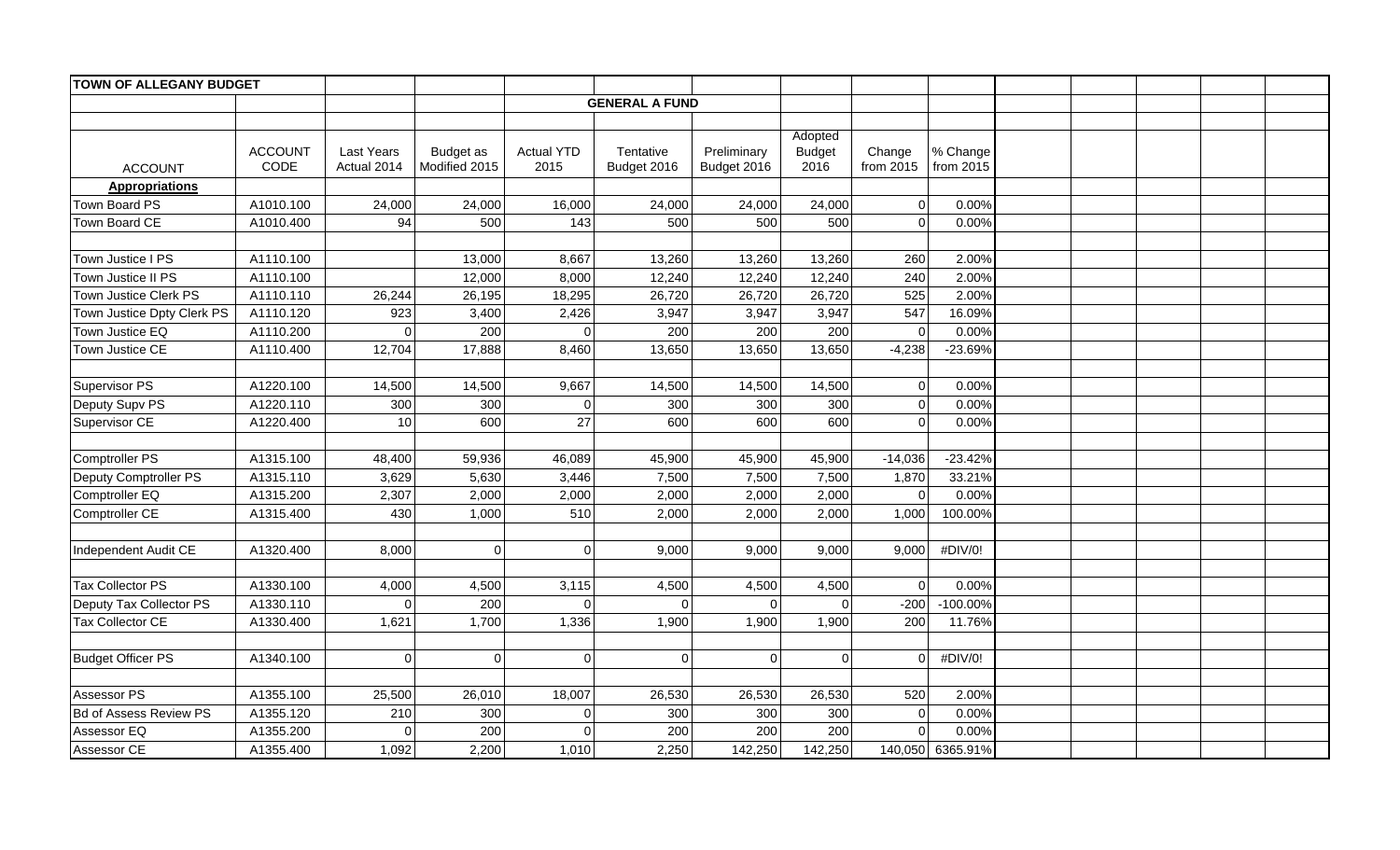| Town Clerk PS        | A1410.100 | 22,950 | 22,950 | 15,888 | 23,410 | 23.410 | 23.410 | 460   | 2.00%      |  |  |  |
|----------------------|-----------|--------|--------|--------|--------|--------|--------|-------|------------|--|--|--|
| Deputy Town Clerk PS | A1410.110 | 6,453  | 6,000  | 3,981  | 7,558  | 7,558  | 7,558  | 1,558 | 25.97%     |  |  |  |
| Town Clerk EQ        | A1410.200 | 720    | 755    | 755    | 7901   | 790    | 790    | 35    | 4.64%      |  |  |  |
| Town Clerk CE        | A1410.400 | 500    | 500    | 129    | 400    | 400    | 400    | -100  | $-20.00\%$ |  |  |  |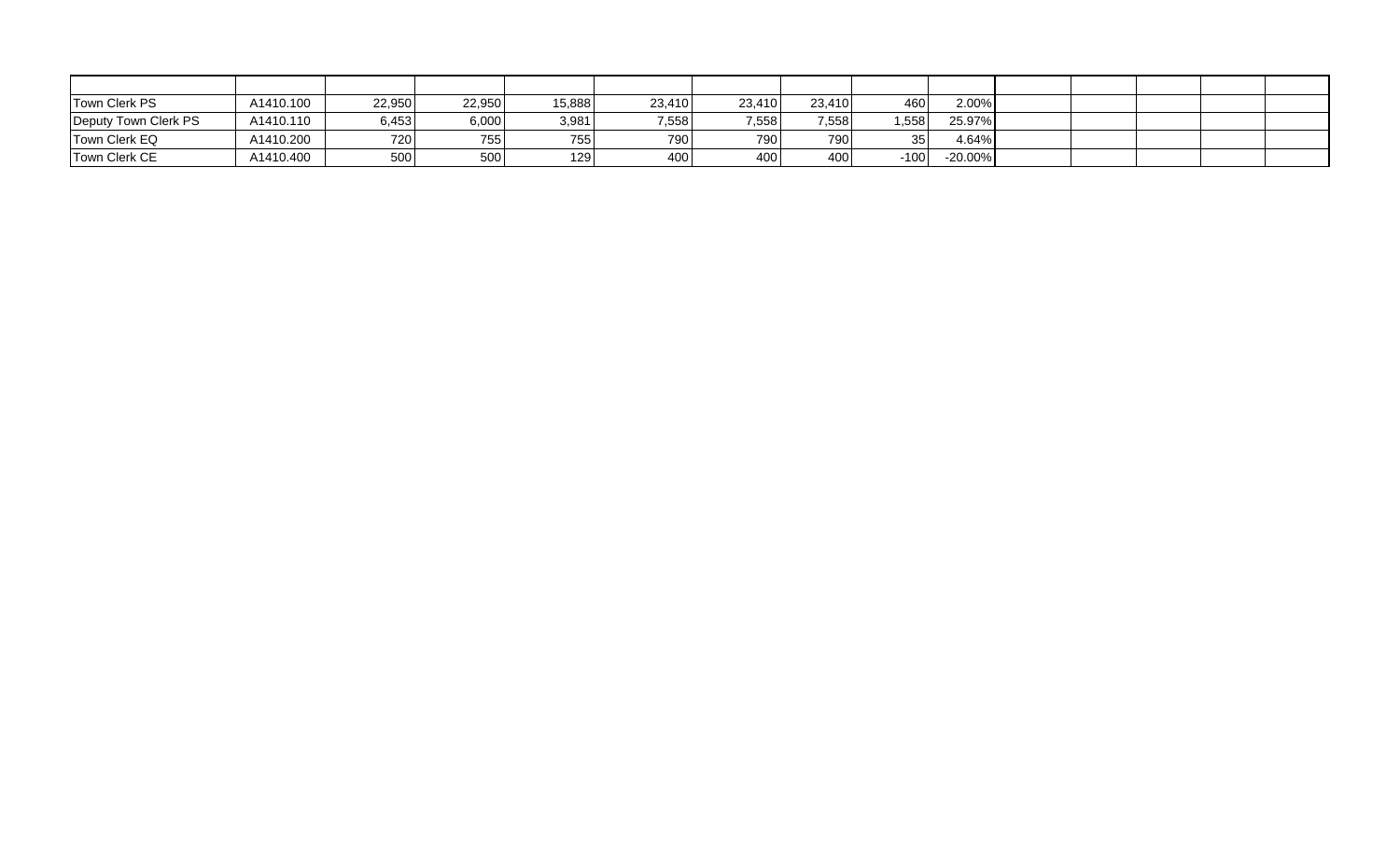| <b>Attorney PS</b>          | A1420.100  | 27,500       | 27,500   | 18,333      | 27,500   | 27,500   | 27,500   | $\mathbf 0$ | 0.00%     |  |  |  |
|-----------------------------|------------|--------------|----------|-------------|----------|----------|----------|-------------|-----------|--|--|--|
| <b>Attorney CE</b>          | A1420.400  | 9,927        | 8,018    | 768         | 4,000    | 4,000    | 4,000    | $-4,018$    | $-50.11%$ |  |  |  |
| Engineer CE                 | A1440.400  | 5,193        | 8,000    | 4,004       | 10,000   | 10,000   | 10,000   | 2,000       | 25.00%    |  |  |  |
|                             |            |              |          |             |          |          |          |             |           |  |  |  |
| Town Hall Cleaner PS        | A1620.100  | 7,600        | 7,550    | 5,946       | 7,700    | 7,700    | 7,700    | 150         | 1.99%     |  |  |  |
| Town Hall EQ                | A1620.200  | $\Omega$     | 6,500    | 5,062       | 2,000    | 2,000    | 2,000    | $-4,500$    | $-69.23%$ |  |  |  |
| Town Hall CE                | A1620.400  | 36,335       | 44,000   | 471         | 48,250   | 48,250   | 48,250   | 4,250       | 9.66%     |  |  |  |
| Central Comm EQ             | A1650.200  | 732          | 1,000    | 800         | 1,000    | 1,000    | 1,000    | $\mathbf 0$ | 0.00%     |  |  |  |
| Central Comm CE             | A1650.400  | 7,059        | 8,000    | 3,967       | 8,000    | 8,000    | 8,000    | $\mathbf 0$ | 0.00%     |  |  |  |
| Printing & Mailing CE       | A1670.400  | 4,240        | 5,000    | $\Omega$    | 5,000    | 5,000    | 5,000    | $\mathbf 0$ | 0.00%     |  |  |  |
| <b>Unclassified Expense</b> | A.1989.400 | $\Omega$     | $\Omega$ | $\Omega$    | $\Omega$ | $\Omega$ | $\Omega$ | $\Omega$    | #DIV/0!   |  |  |  |
|                             |            |              |          |             |          |          |          |             |           |  |  |  |
| Unallocated Insurance CE    | A1910.400  | 48,363       | 50,000   | 48,625      | 50,000   | 50,000   | 50,000   | 0           | 0.00%     |  |  |  |
| Municipal Assoc Dues CE     | A1920.400  | 1,199        | 1,100    | 1,100       | 1,100    | 1,100    | 1,100    | $\mathbf 0$ | 0.00%     |  |  |  |
| Contingent Acct CE          | A1990.400  | $\mathbf{0}$ | 39,081   | $\Omega$    | 54,000   | 54,000   | 54,000   | 14,919      | 38.17%    |  |  |  |
|                             |            |              |          |             |          |          |          |             |           |  |  |  |
| <b>Traffic Control PS</b>   | A3310.100  | 2,854        | 3,375    | 1,838       | 3,240    | 3,240    | 3,240    | $-135$      | $-4.00%$  |  |  |  |
| <b>Traffic Control EQ</b>   | A3310.200  | 1,255        | 800      | 88          | 800      | 800      | 800      | $\mathbf 0$ | 0.00%     |  |  |  |
| <b>Traffic Control CE</b>   | A3310.400  | 600          | 800      | 227         | 800      | 800      | 800      | $\mathbf 0$ | 0.00%     |  |  |  |
| Dog Control PS              | A3510.100  | 4,792        | 5,000    | 3,333       | 5,250    | 5,250    | 5,250    | 250         | 5.00%     |  |  |  |
| Dog Control CE              | A3510.400  | 1,928        | 3,500    | 612         | 3,500    | 3,500    | 3,500    | $\mathbf 0$ | 0.00%     |  |  |  |
|                             |            |              |          |             |          |          |          |             |           |  |  |  |
| Public Health CE            | A4050.400  | 10,247       | 11,000   | $\mathbf 0$ | 11,000   | 11,000   | 11,000   | $\mathbf 0$ | 0.00%     |  |  |  |
|                             |            |              |          |             |          |          |          |             |           |  |  |  |
| Hwy Superintendent PS       | A5010.100  | 47,000       | 48,000   | 33,231      | 48,960   | 48,960   | 48,960   | 960         | 2.00%     |  |  |  |
| Hwy Clerk PS                | A5010.110  | 8,428        | 8,650    | 5,949       | 8,823    | 8,823    | 8,823    | 173         | 2.00%     |  |  |  |
| Hwy Superintendent EQ       | A5010.200  | 100          | 400      | $\Omega$    | 600      | 600      | 600      | 200         | 50.00%    |  |  |  |
| Hwy Superintendent CE       | A5010.400  | 1,881        | 1,500    | 1,163       | 1,500    | 1,500    | 1,500    | $\mathbf 0$ | 0.00%     |  |  |  |
|                             |            |              |          |             |          |          |          |             |           |  |  |  |
| Hwy Garage Cleaner PS       | A5132.100  | 5,317        | 5,870    | 3,619       | 5,988    | 5,988    | 5,988    | 118         | 2.01%     |  |  |  |
| Hwy Garage EQ               | A5132.200  | $\mathbf 0$  | 250      | $\Omega$    | 250      | 250      | 250      | $\mathbf 0$ | 0.00%     |  |  |  |
| Hwy Garage CE               | A5132.400  | 28,286       | 35,000   | 23,642      | 35,000   | 35,000   | 35,000   | $\mathbf 0$ | 0.00%     |  |  |  |
|                             |            |              |          |             |          |          |          |             |           |  |  |  |
| <b>Street Lighting CE</b>   | A5182.400  | 29,649       | 30,000   | 17,112      | 30,000   | 30,000   | 30,000   | $\Omega$    | 0.00%     |  |  |  |
|                             |            |              |          |             |          |          |          |             |           |  |  |  |
| Empire Zone CE              | A6460.400  | 2,000        | 2,000    | $\Omega$    | 2,000    | 2,000    | 2,000    | 0           | 0.00%     |  |  |  |
| Veterans CE                 | A6510.400  | 2,400        | 2,400    | 2,400       | 2,400    | 2,400    | 2,400    | $\pmb{0}$   | 0.00%     |  |  |  |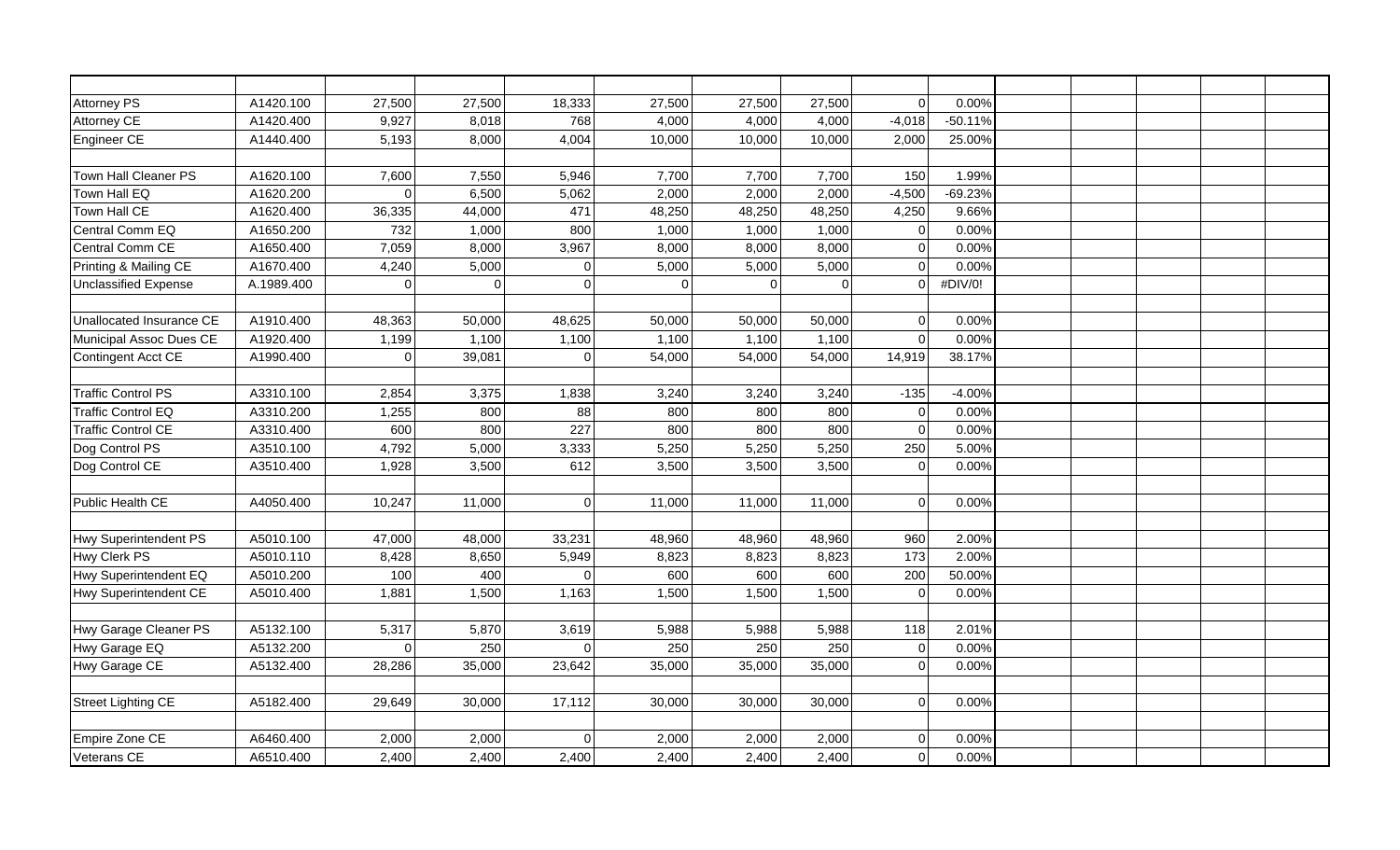| Sr. Citizen Spv. PS           | A6772.110 | $\mathbf 0$  | 0              | $\Omega$       | 0         | $\Omega$ | 0              | $\Omega$     | #DIV/0!     |  |  |  |
|-------------------------------|-----------|--------------|----------------|----------------|-----------|----------|----------------|--------------|-------------|--|--|--|
| Sr. Citizen Spv. CE           | A6772.400 | 13,891       | 16,500         | 5,266          | 17,000    | 17,000   | 17,000         | 500          | 3.03%       |  |  |  |
|                               |           |              |                |                |           |          |                |              |             |  |  |  |
| Parks Director PS             | A7110.100 | 1,878        | 2,000          | 1,385          | 2,040     | 2,040    | 2,040          | 40           | 2.00%       |  |  |  |
| Parks Lawn Mower PS           | A7110.120 | 3,224        | 3,060          | 1,514          | 3,060     | 3,060    | 3,060          | $\mathbf 0$  | 0.00%       |  |  |  |
| Parks Groundskeeper PS        | A7110.130 | 2,295        | 2,295          | 1,913          | 2,340     | 2,340    | 2,340          | 45           | 1.96%       |  |  |  |
| Parks Maintenance PS          | A7110.140 | 5,599        | 5,000          | 3,746          | 5,000     | 5,000    | 5,000          | $\mathbf 0$  | 0.00%       |  |  |  |
| Parks EQ                      | A7110.200 | 8,500        | 7,896          |                | 7,000     | 7,000    | 7,000          | $-896$       | $-11.35%$   |  |  |  |
| Parks CE                      | A7110.400 | 8,225        | 20,000         | 2,737          | 15,000    | 15,000   | 15,000         | $-5,000$     | $-25.00%$   |  |  |  |
|                               |           |              |                |                |           |          |                |              |             |  |  |  |
| Spec Rec Fac(Trail) PS        | A7150.100 | 2,116        | 1,200          | $\Omega$       | 1,200     | 1,200    | 1,200          | $\mathbf 0$  | 0.00%       |  |  |  |
| Spec Rec Fac(Gym) PS          | A7150.110 | 1,911        | 2,600          | 627            | 2,600     | 2,600    | 2,600          | $\mathbf 0$  | 0.00%       |  |  |  |
| Spec Rec-Trail CE             | A7150.400 | 6,328        | 700            | $\mathbf{0}$   | 700       | 700      | 700            | 0            | 0.00%       |  |  |  |
| Spec Rec-Old Gym CE           | A7150.410 | $\mathbf{0}$ | 500            | $\Omega$       | 500       | 500      | 500            | $\mathbf 0$  | 0.00%       |  |  |  |
|                               |           |              |                |                |           |          |                |              |             |  |  |  |
| <b>Recreation Director PS</b> | A7310.100 | 32,714       | 33,000         | 22,846         | 33,660    | 33,660   | 33,660         | 660          | 2.00%       |  |  |  |
| <b>Recreation Clerk PS</b>    | A7310.110 | $\Omega$     | $\overline{0}$ | ∩              | $\Omega$  | $\Omega$ | U              | 0            | #DIV/0!     |  |  |  |
| <b>Recreation Supv PS</b>     | A7310.120 | 27,216       | 29,000         | 20,932         | 29,580    | 29,580   | 29,580         | 580          | 2.00%       |  |  |  |
| <b>Recreation CE</b>          | A7310.400 | 31,397       | 41,570         | 21,421         | 39,880    | 36,485   | 39,880         | $-1,690$     | $-4.07%$    |  |  |  |
|                               |           |              |                |                |           |          |                |              |             |  |  |  |
| <b>Historian PS</b>           | A7510.100 | 200          | 200            | $\overline{0}$ | 200       | 200      | 200            | $\mathbf 0$  | 0.00%       |  |  |  |
| Celebrations CE               | A7550.400 | 763          | 750            | 83             | 1,000     | 1,000    | 1,000          | 250          | 33.33%      |  |  |  |
| <b>Adult Rec PS</b>           | A7620.100 | 1,932        | 4,200          | 1,452          | 4,200     | 4,200    | 4,200          | $\mathbf 0$  | 0.00%       |  |  |  |
| Adult Rec CE                  | A7620.400 | 2,394        | 2,000          | 289            | 2,000     | 2,000    | 2,000          | $\mathbf 0$  | 0.00%       |  |  |  |
|                               |           |              |                |                |           |          |                |              |             |  |  |  |
| <b>Cemetery PS</b>            | A8810.10  | 50,933       | 52,250         | 35,723         | 61,291    | 61,291   | 61,291         | 9,041        | 17.30%      |  |  |  |
| Cemetery EQ                   | A8810.20  | 12,168       | 0              | $\Omega$       | 3,000     | $\Omega$ | $\Omega$       | $\Omega$     | #DIV/0!     |  |  |  |
| Cemetery CE                   | A8810.40  | 22,104       | 9,500          | 5,298          | 8,500     | 8,500    | 8,500          | $-1,000$     | $-10.53%$   |  |  |  |
|                               |           |              |                |                |           |          |                |              |             |  |  |  |
| <b>NYS Retirement</b>         | A9010.800 | 49,984       | 50,000         | $\mathbf{0}$   | 37,930    | 37,930   | 37,930         | $-12,070$    | $-24.14%$   |  |  |  |
| <b>Social Security</b>        | A9030.800 | 27,066       | 28,300         | 19,682         | 27,775    | 28,300   | 28,800         | 500          | 1.77%       |  |  |  |
| Medicare                      | A9035.800 | 6,330        | 6,650          | 4,603          | 6,500     | 6,700    | 6,750          | 100          | 1.50%       |  |  |  |
| Worker's Comp Ins             | A9040.800 | 26,400       | 26,400         | 19,008         | 26,400    | 26,400   | 26,400         | $\mathbf{0}$ | 0.00%       |  |  |  |
| <b>Health Insurance</b>       | A9060.800 | 79,327       | 85,000         | 54,507         | 93,654    | 93,654   | 95,900         | 10,900       | 12.82%      |  |  |  |
| Unemployment Ins              | A9050.800 | 6,000        | 6,000          | 6,000          | 6,000     | 6,000    | 6,000          | $\mathbf 0$  | 0.00%       |  |  |  |
| Serial Bond Principal         | A9710.600 | 10,800       | 3,600          | 3,600          | $\Omega$  | $\Omega$ | 0              | $-3,600$     | $-100.00\%$ |  |  |  |
| Serial Bond Interest          | A9710.700 | 375          | 125            | 125            | $\pmb{0}$ | $\Omega$ | $\overline{0}$ | $-125$       | $-100.00\%$ |  |  |  |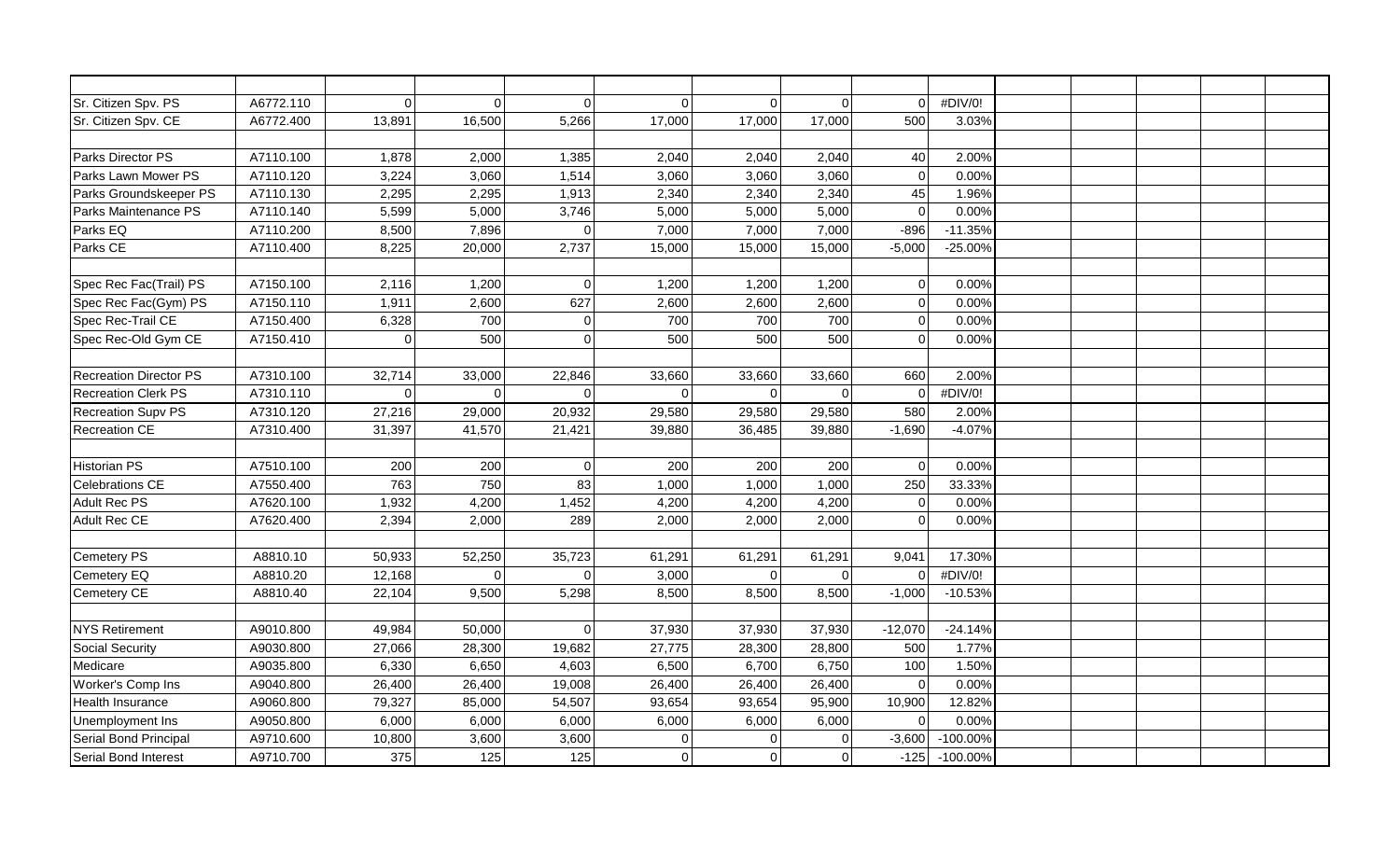| <b>B A N Principal</b>          | A9730.600      | 80,925   | 64,925    | 64,925  | 2,800     | 2,800     | 2,800    | $-62,125$ | $-95.69%$  |  |  |
|---------------------------------|----------------|----------|-----------|---------|-----------|-----------|----------|-----------|------------|--|--|
| <b>B A N Interest</b>           | A9730.700      | 1,606    | 1,100     | 1,097   | 95        | 95        | 95 I     | $-1,005$  | $-91.36\%$ |  |  |
|                                 |                |          |           |         |           |           |          |           |            |  |  |
| <b>ITrsfr to Other Funds</b>    | A9901.900      |          |           |         |           |           |          |           | #DIV/0!    |  |  |
| <b>Trsfr to Capital Reserve</b> | A9950.900      | 15,000   | 43,500    |         | 43,500    | 36,000    | 36,000   | $-7.500$  | $-17.24%$  |  |  |
|                                 |                |          |           |         |           |           |          |           |            |  |  |
| <b>Appropriation</b>            | <b>TOTALS:</b> | ,039,073 | 1,160,579 | 649,020 | 1,107,221 | 1,234,051 | 240,242, | 79,663    | 6.86%      |  |  |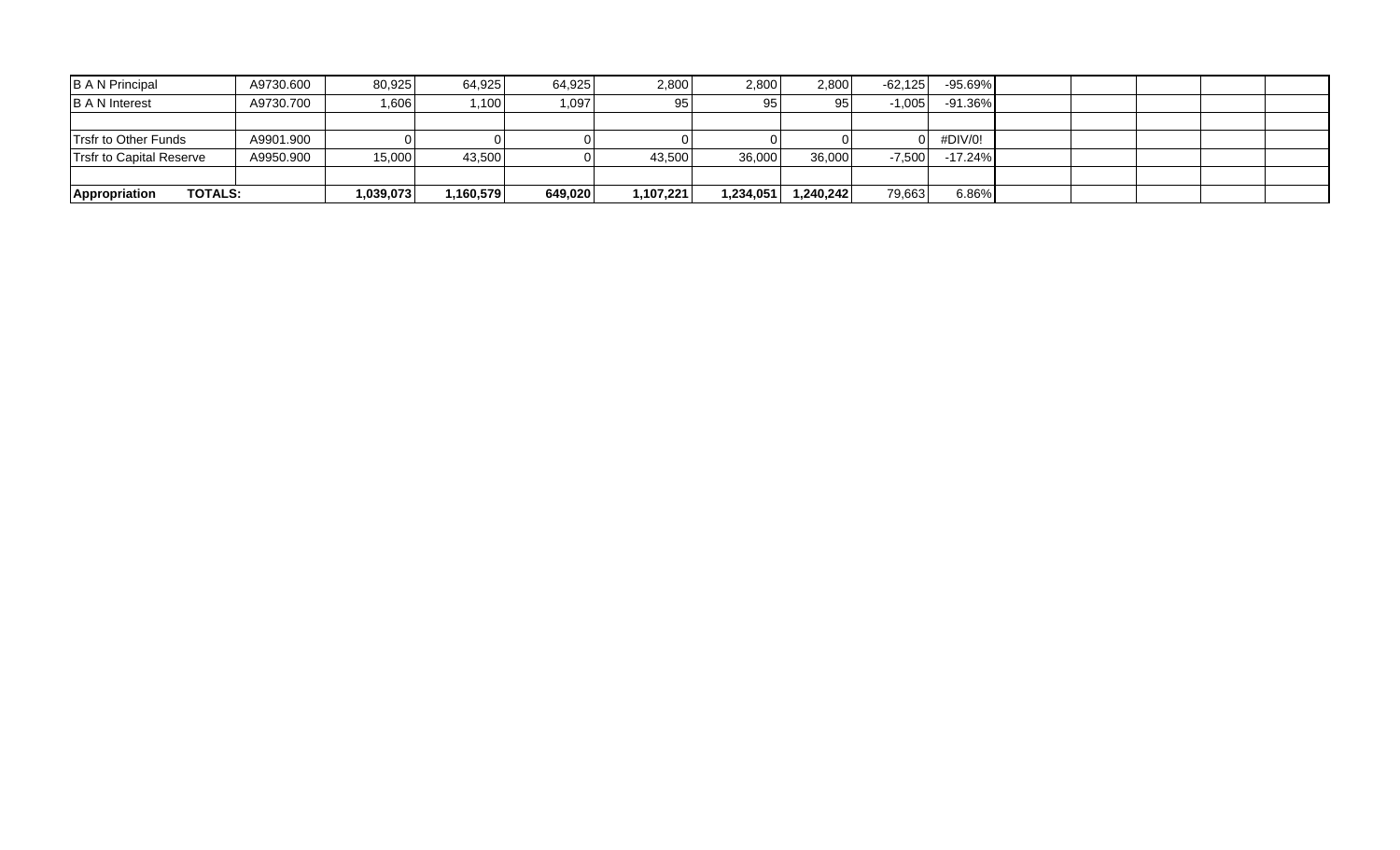| <b>Revenues</b>                  |       |                |           |                |                |          |           |                |             |  |  |  |
|----------------------------------|-------|----------------|-----------|----------------|----------------|----------|-----------|----------------|-------------|--|--|--|
|                                  |       |                |           |                |                |          |           |                |             |  |  |  |
| <b>Real Property Tax</b>         | A1001 | 621,084        | 683,428   | 683,428        |                |          | 712,875   | 29,447         | 4.31%       |  |  |  |
| <b>Special Assessment</b>        | A1030 | 4,012          | 4,000     | 2,915          | 4,000          | 4,000    | 4,000     | $\mathbf 0$    | 0.00%       |  |  |  |
| <b>PILOT</b>                     | A1081 | 7,661          | 7,500     | 2,220          | $\Omega$       | $\Omega$ | $\Omega$  | $-7,500$       | $-100.00\%$ |  |  |  |
| Int & Penalties on RPT           | A1090 | 9,410          | 14,000    | 9,770          | 14,000         | 10,000   | 10,000    | $-4,000$       | $-28.57%$   |  |  |  |
| <b>Franchise Fees</b>            | A1170 | 49,882         | 50,000    | 37,712         | 50,000         | 50,000   | 50,000    | $\Omega$       | 0.00%       |  |  |  |
| <b>Clerk Fees</b>                | A1255 | 1,088          | 1,000     | 108            | 1,000          | 1,000    | 1,000     | $\Omega$       | 0.00%       |  |  |  |
| Park & Rec Charges               | A2001 | 6,941          | 9,000     | 2,533          | 9,000          | 7,000    | 8,000     | $-1,000$       | $-11.11%$   |  |  |  |
| Spec Rec Facilities Charge       | A2025 | 7,470          | 6,000     | 4,610          | 6,000          | 5,000    | 5,000     | $-1,000$       | $-16.67%$   |  |  |  |
| Sale of Cemetery Lots            | A2190 | 23,800         | 20,000    | 8,180          | 18,000         | 18,000   | 18,000    | $-2,000$       | $-10.00%$   |  |  |  |
| <b>Charges for Cemetery Serv</b> | A2192 | 46,070         | 42,000    | 14,270         | 40,000         | 40,000   | 40,000    | $-2,000$       | $-4.76%$    |  |  |  |
| Interest & Earnings              | A2401 | 332            | 100       | 188            | 100            | 100      | 100       | $\Omega$       | 0.00%       |  |  |  |
| Interest on Cemetery CD          | A2402 | 166            | 300       | 102            | 300            | 200      | 200       | $-100$         | $-33.33%$   |  |  |  |
| <b>Games of Chance Licenses</b>  | A2530 | 20             | $\Omega$  | $\Omega$       | $\mathbf 0$    | $\Omega$ | 0         | $\Omega$       | #DIV/0!     |  |  |  |
| <b>Bingo Licenses</b>            | A2540 | $\overline{0}$ | $\Omega$  | $\Omega$       | $\Omega$       | $\Omega$ | $\Omega$  | $\Omega$       | #DIV/0!     |  |  |  |
| Dog Licenses                     | A2544 | 5,004          | 5,500     | 2,816          | 5,500          | 5,500    | 5,500     | $\Omega$       | 0.00%       |  |  |  |
| Peddler's Permit                 | A2590 | $\Omega$       | O         | $\Omega$       | $\Omega$       | $\Omega$ | $\Omega$  | $\Omega$       | #DIV/0!     |  |  |  |
| Fines & Forfeited Bail           | A2610 | 88,345         | 75,000    | 31,432         | 75,000         | 75,000   | 75,000    | $\mathbf 0$    | 0.00%       |  |  |  |
| <b>Minor Sales</b>               | A2655 | 1,482          | 750       | 669            | 750            | 750      | 750       | $\mathbf 0$    | 0.00%       |  |  |  |
| Refund of Prior Yrs Expend       | A2701 | 76,500         | 0         | $\Omega$       |                | $\Omega$ | 0         | $\mathbf 0$    | #DIV/0!     |  |  |  |
| Gifts & Donations                | A2705 | 100            | 896       | 896            | 896            | $\Omega$ | $\Omega$  | $-896$         | $-100.00\%$ |  |  |  |
| <b>Unclassified Revenue</b>      | A2770 | 28,100         | 6,588     | 6,588          | 6,588          | $\Omega$ | $\Omega$  | $-6,588$       | $-100.00\%$ |  |  |  |
| <b>State Revenue Sharing</b>     | A3001 | 77,717         | 77,717    | $\Omega$       | 77,717         | 77,717   | 77,717    | $\Omega$       | 0.00%       |  |  |  |
| Mortgage Tax                     | A3005 | 46,729         | 55,000    | 26,964         | 55,000         | 50,000   | 50,000    | $-5,000$       | $-9.09%$    |  |  |  |
| Real Prop Tax (STAR)             | A3040 | $\mathbf 0$    | 0         | $\Omega$       | $\overline{0}$ | $\Omega$ | Οl        | $\overline{0}$ | #DIV/0!     |  |  |  |
| Assessment Aid                   | A3089 | $\overline{0}$ | $\Omega$  | $\overline{0}$ | $\Omega$       | $\Omega$ | $\Omega$  | $\mathbf 0$    | #DIV/0!     |  |  |  |
| <b>Recreation Reimbursement</b>  | A3820 | 2,280          | 2,100     | $\Omega$       | 2,100          | 2,100    | 2,100     | $\overline{0}$ | 0.00%       |  |  |  |
| Other Home & Comm Serv           | A3989 | $\mathbf 0$    | $\Omega$  | $\Omega$       | $\overline{0}$ | $\Omega$ | $\Omega$  | $\Omega$       | #DIV/0!     |  |  |  |
| <b>Interfund Transfers</b>       | A5031 | $\Omega$       | $\Omega$  | $\Omega$       | $\Omega$       | $\Omega$ | $\Omega$  | $\Omega$       | #DIV/0!     |  |  |  |
|                                  |       |                |           |                |                |          |           |                |             |  |  |  |
|                                  |       |                |           |                |                |          |           |                |             |  |  |  |
| <b>TOTALS:</b><br><b>Revenue</b> |       | 1,104,193      | 1,060,879 | 835,401        | 365,951        | 346,367  | 1,060,242 | $-637$         | $-0.06%$    |  |  |  |
|                                  |       |                |           |                |                |          |           |                |             |  |  |  |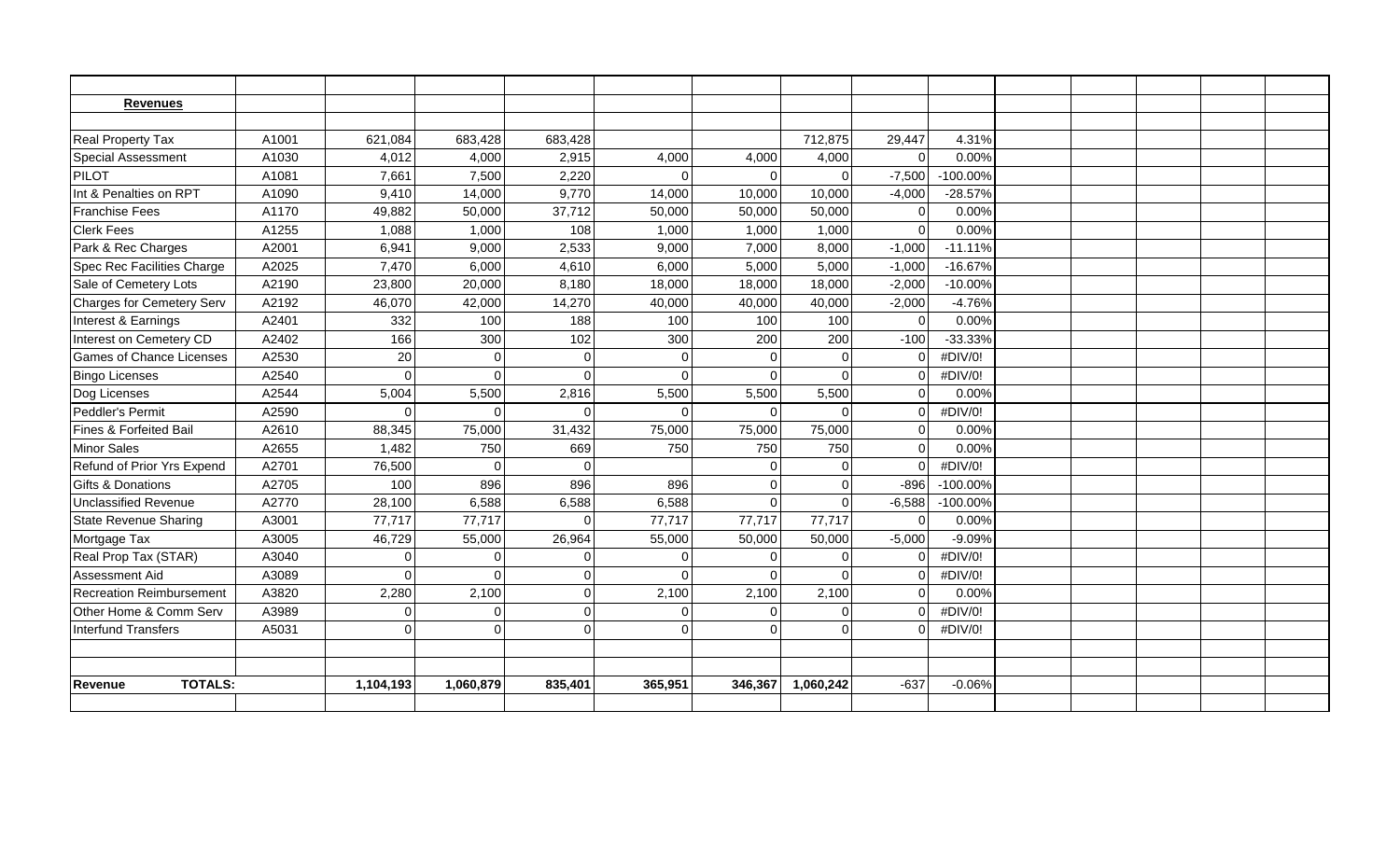|                             |                |                   |               |                   |                |             | Adopted       |                |           |  |  |
|-----------------------------|----------------|-------------------|---------------|-------------------|----------------|-------------|---------------|----------------|-----------|--|--|
|                             | <b>ACCOUNT</b> | <b>Last Years</b> | Budget as     | <b>Actual YTD</b> | Tentative      | Preliminary | <b>Budget</b> | Change         | % Change  |  |  |
| <b>ACCOUNT</b>              | CODE           | Actual 2014       | Modified 2015 | 2015              | Budget 2016    | Budget 2016 | 2016          | from 2015      | from 2015 |  |  |
| <b>Appropriations</b>       |                |                   |               |                   |                |             |               |                |           |  |  |
|                             |                |                   |               |                   |                |             |               |                |           |  |  |
| Contingent Acct. CE         | B1990.400      | $\Omega$          | 10,000        | $\mathbf 0$       | 10,000         | 10,000      | 10,000        | $\Omega$       | 0.00%     |  |  |
|                             |                |                   |               |                   |                |             |               |                |           |  |  |
| Police CE                   | B3120.400      | 24,168            | 16,000        | 7,065             | 20,000         | 20,000      | 20,000        | 4,000          | 25.00%    |  |  |
|                             |                |                   |               |                   |                |             |               |                |           |  |  |
| Registrar of Vital Stat PS  | B4020.100      | 2,040             | 2,040         | 1,412             | 2,040          | 2,040       | 2,040         | $\mathbf 0$    | 0.00%     |  |  |
| Registrar of Vital Stat CE  | B4020.400      | $\Omega$          | $\Omega$      | $\Omega$          | $\overline{0}$ | $\Omega$    | 0             | $\overline{0}$ | #DIV/0!   |  |  |
|                             |                |                   |               |                   |                |             |               |                |           |  |  |
| Library CE                  | B7410.400      | 31,350            | 35,350        | 35,350            | 35,350         | 35,610      | 35,610        | 260            | 0.74%     |  |  |
|                             |                |                   |               |                   |                |             |               |                |           |  |  |
| Zoning Officer PS           | B8010.100      | 48,064            | 47,125        | 32,625            | 48,070         | 48,070      | 48,070        | 945            | 2.01%     |  |  |
| Zoning Clerk PS             | B8010.110      | 9,738             | 10,850        | 7,050             | 16,600         | 16,600      | 16,600        | 5,750          | 53.00%    |  |  |
| <b>ZBA Secretary PS</b>     | B8010.120      | 764               | 700           | 416               | 640            | 640         | 640           | $-60$          | $-8.57%$  |  |  |
| ZBA PS                      | B8010.130      | 1,800             | 2,580         | 0                 | 2,580          | 3,440       | 3,440         | 860            | 33.33%    |  |  |
| Zoning EQ                   | B8010.200      | 912               | 600           | 56                | 1,000          | 1,000       | 1,000         | 400            | 66.67%    |  |  |
| Zoning CE                   | B8010.400      | 9,420             | 8,000         | 5,551             | 8,000          | 8,000       | 8,000         | $\mathbf 0$    | 0.00%     |  |  |
|                             |                |                   |               |                   |                |             |               |                |           |  |  |
| Planning Board PS           | B8020.100      | 5,295             | 7,320         | 0                 | 7,740          | 7,740       | 7,740         | 420            | 5.74%     |  |  |
| Planning Board Secty PS     | B8020.110      | 1,172             | 1,500         | 776               | 1,440          | 1,440       | 1,440         | $-60$          | $-4.00%$  |  |  |
| Planning Board CE           | B8020.400      | 20,175            | 16,500        | 10,529            | 7,000          | 7,000       | 7,000         | $-9,500$       | $-57.58%$ |  |  |
|                             |                |                   |               |                   |                |             |               |                |           |  |  |
| <b>NYS Retirement</b>       | B9010.800      | 8,507             | 10,000        | 0                 | 7,800          | 7,800       | 7,800         | $-2,200$       | $-22.00%$ |  |  |
| Social Security             | B9030.800      | 4,295             | 4,500         | 2,621             | 4,550          | 5,000       | 5,000         | 500            | 11.11%    |  |  |
| Medicare                    | B9035.800      | 1,004             | 1,075         | 613               | 1,075          | 1,200       | 1,200         | 125            | 11.63%    |  |  |
| Worker's Comp Ins           | B9040.800      | 3,000             | 3,000         | 2,260             | 3,000          | 3,000       | 3,000         | $\overline{0}$ | 0.00%     |  |  |
| <b>Disability Insurance</b> | B9055.800      | 53                | 75            | 67                | 75             | 75          | 75            | $\mathbf 0$    | 0.00%     |  |  |
| Health Insurance            | B9060.800      | 17,283            | 18,500        | 12,605            | 19,020         | 19,020      | 19,700        | 1,200          | 6.49%     |  |  |
| Unemployment Ins            | B9050.800      | 1,000             | 1,000         | 1,000             | 1,000          | 1,000       | 1,000         | $\overline{0}$ | 0.00%     |  |  |
| Trnsfr to Other Funds       | B9901.900      | $\Omega$          | $\Omega$      | $\Omega$          | $\Omega$       | $\Omega$    | $\Omega$      | 0              | #DIV/0!   |  |  |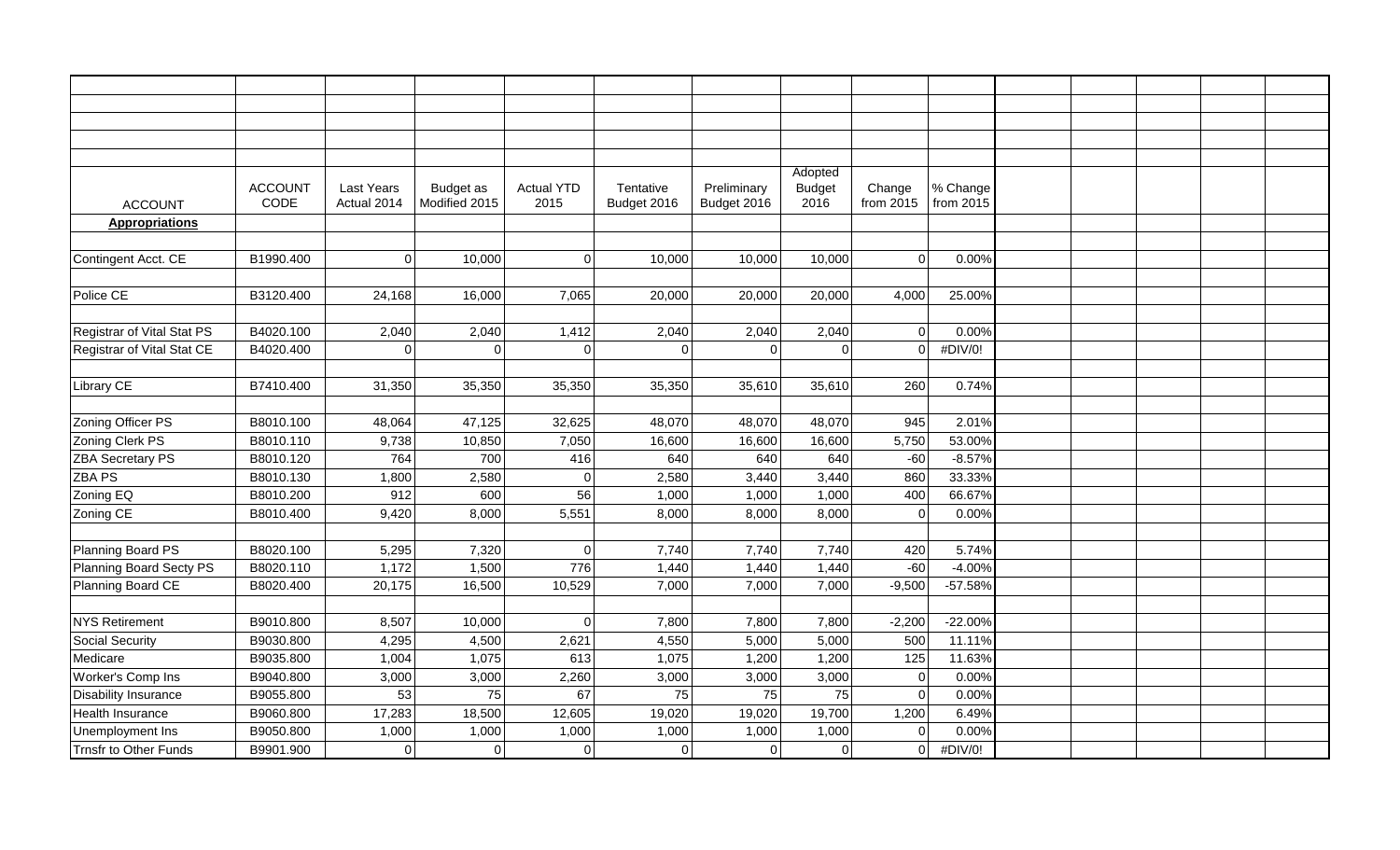| <b>Appropriation</b> | TOTALS. | 190.040 | 196.715 | 119.996 | 196.980 | 198.675 | 199,355 | ا640؛ | 1.34% |  |  |
|----------------------|---------|---------|---------|---------|---------|---------|---------|-------|-------|--|--|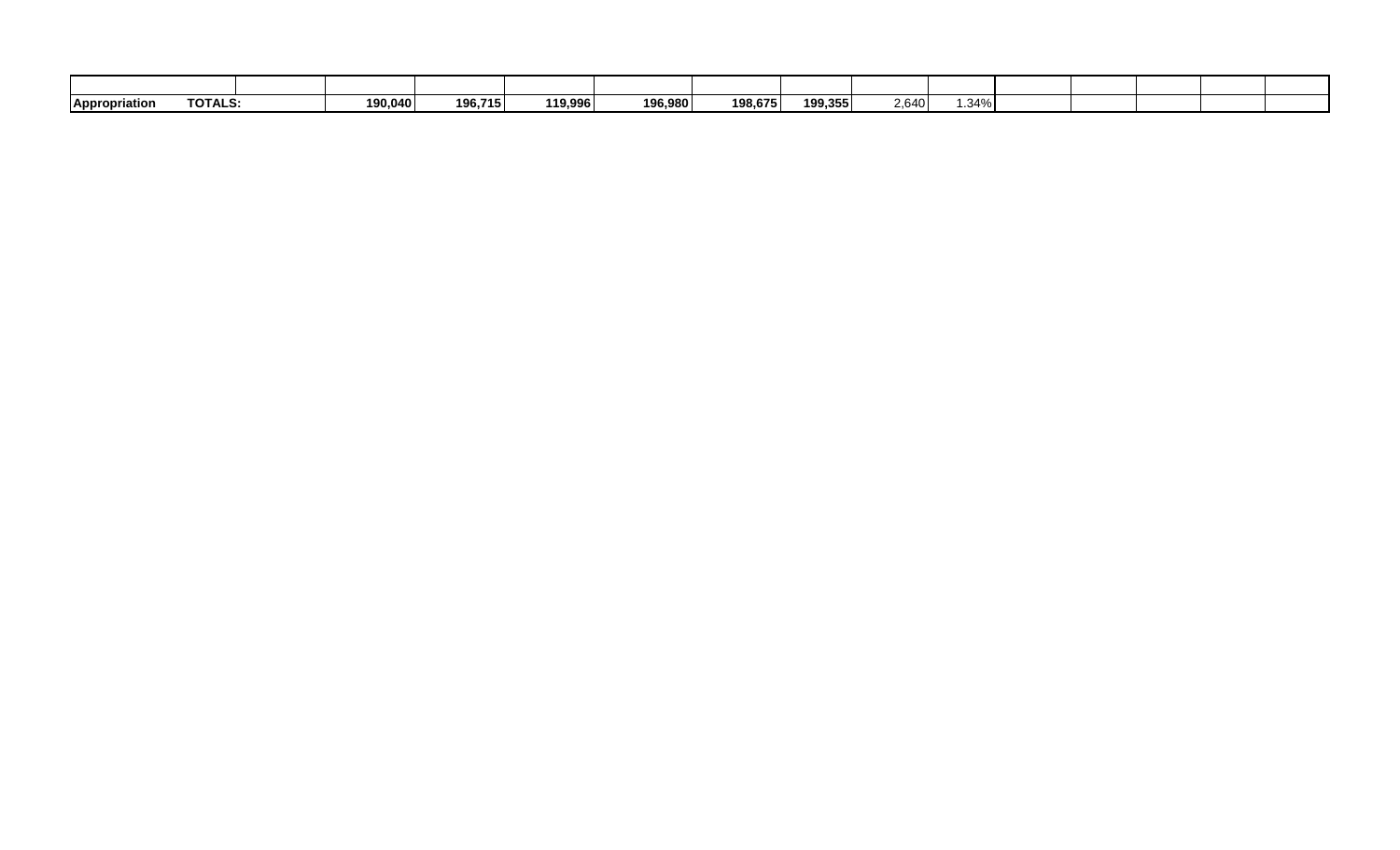| <b>Revenues</b>             |       |         |         |          |                |         |         |          |          |  |  |
|-----------------------------|-------|---------|---------|----------|----------------|---------|---------|----------|----------|--|--|
|                             |       |         |         |          |                |         |         |          |          |  |  |
| Non-Property Tax (Sales Tax | B1120 | 167,155 | 172,675 | 55,000   | 172,675        | 174,635 | 175,315 | 2,640    | 1.53%    |  |  |
| <b>Health Fees</b>          | B1601 | 1,822   | 1,040   | 1,588    | 1,040          | 1,040   | 1,040   | $\Omega$ | $0.00\%$ |  |  |
| <b>Zoning Fees</b>          | B2110 | 5,507   | 3,000   | 2,150    | 3,000          | 3,000   | 3,000   | 0        | $0.00\%$ |  |  |
| Interest & Earnings         | B2401 |         |         |          |                |         |         | $\Omega$ | #DIV/0!  |  |  |
| <b>Building Fees</b>        | B2590 | 48,944  | 20,000  | 19,245   | 20,000         | 20,000  | 20,000  | $\Omega$ | $0.00\%$ |  |  |
| Refund of Prior Yr Expense  | B2701 | O.      |         | $\Omega$ | $\overline{0}$ |         | 0       | $\Omega$ | #DIV/0!  |  |  |
|                             |       |         |         |          |                |         |         |          |          |  |  |
| <b>TOTALS:</b><br>Revenue   |       | 223,430 | 196,715 | 77,984   | 196,715        | 198,675 | 199,355 | 1,960    | 1.00%    |  |  |
|                             |       |         |         |          |                |         |         |          |          |  |  |
|                             |       |         |         |          |                |         |         |          |          |  |  |
|                             |       |         |         |          |                |         |         |          |          |  |  |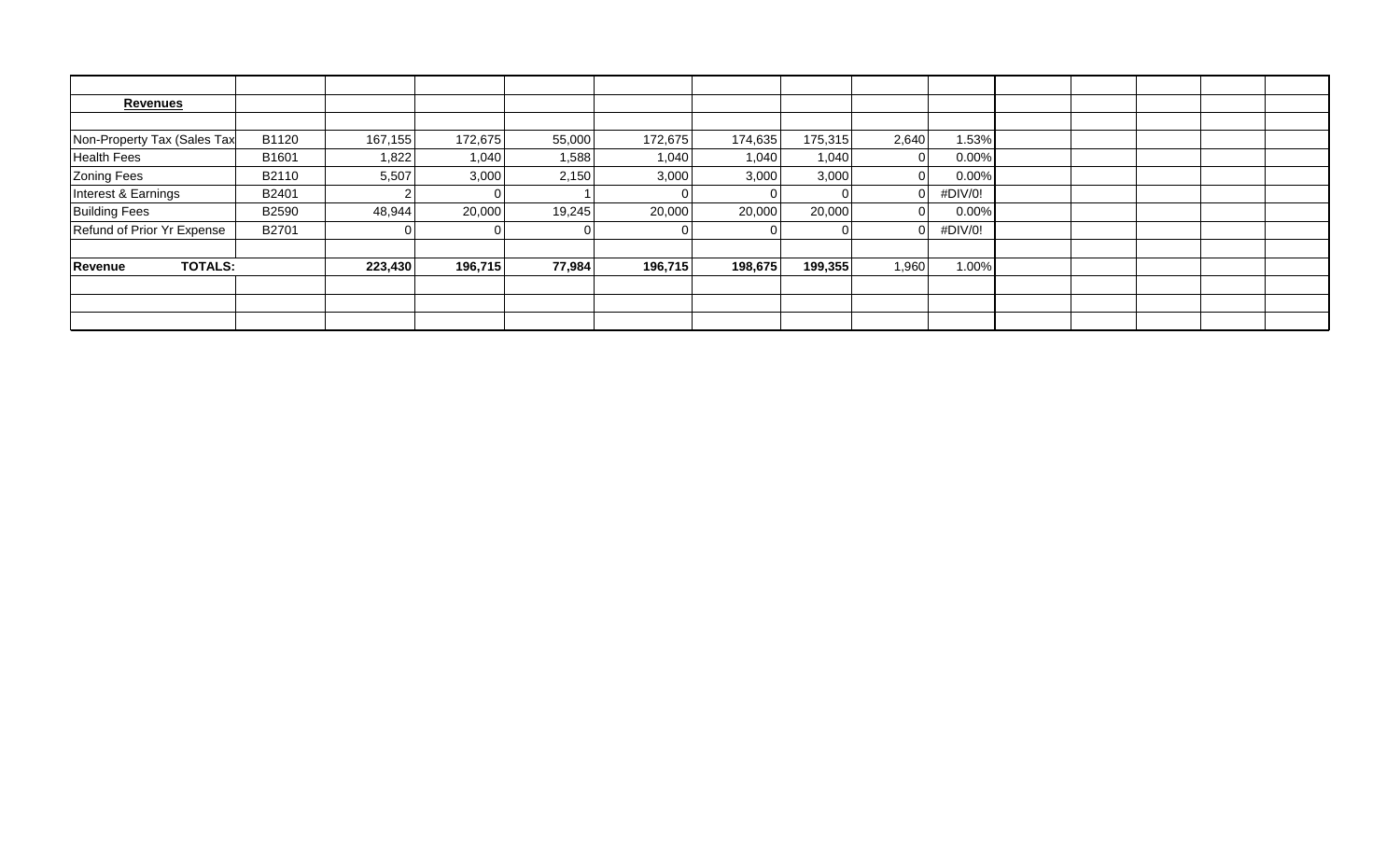|                                 |                |                   |                |                   |             |             | Adopted       |              |           |  |  |
|---------------------------------|----------------|-------------------|----------------|-------------------|-------------|-------------|---------------|--------------|-----------|--|--|
|                                 | <b>ACCOUNT</b> | <b>Last Years</b> | Budget as      | <b>Actual YTD</b> | Tentative   | Preliminary | <b>Budget</b> | Change       | % Change  |  |  |
| <b>ACCOUNT</b>                  | CODE           | Actual 2014       | Modified 2015  | 2015              | Budget 2016 | Budget 2016 | 2016          | from 2015    | from 2015 |  |  |
| <b>Appropriations</b>           |                |                   |                |                   |             |             |               |              |           |  |  |
|                                 |                |                   |                |                   |             |             |               |              |           |  |  |
| <b>Bridges PS</b>               | DA5120.100     | 0                 | $\overline{0}$ | $\Omega$          | $\mathbf 0$ | $\Omega$    | 0             | $\Omega$     | #DIV/0!   |  |  |
| <b>Bridges CE</b>               | DA5120.400     | $\Omega$          | $\Omega$       | $\Omega$          | $\Omega$    | $\Omega$    | $\Omega$      | $\Omega$     | #DIV/0!   |  |  |
| <b>Machinery PS</b>             | DA5130.100     | 84,196            | 82,000         | 58,238            | 84,050      | 84,050      | 84,050        | 2,050        | 2.50%     |  |  |
| Machinery EQ                    | DA5130.200     | 77,892            | 79,985         | 55,131            | 61,000      | 61,000      | 31,000        | $-48,985$    | $-61.24%$ |  |  |
| Machinery CE                    | DA5130.400     | 72,205            | 75,000         | 47,864            | 75,000      | 75,000      | 75,000        | $\Omega$     | 0.00%     |  |  |
|                                 |                |                   |                |                   |             |             |               |              |           |  |  |
| <b>Brush PS</b>                 | DA5140.100     | 6,551             | 7,175          | 2,212             | 7,000       | 7,000       | 7,000         | $-175$       | $-2.44%$  |  |  |
| <b>Brush CE</b>                 | DA5140.400     | 0                 | 1,000          | 0                 | 1,000       | 1,000       | 1,000         | $\mathbf 0$  | 0.00%     |  |  |
|                                 |                |                   |                |                   |             |             |               |              |           |  |  |
| Snow PS                         | DA5142.100     | 130,759           | 145,325        | 86,300            | 145,000     | 145,000     | 145,000       | $-325$       | $-0.22%$  |  |  |
| Snow CE                         | DA5142.400     | 82,667            | 102,000        | 65,606            | 101,000     | 101,000     | 101,000       | $-1,000$     | $-0.98%$  |  |  |
|                                 |                |                   |                |                   |             |             |               |              |           |  |  |
|                                 |                |                   |                |                   |             |             |               |              |           |  |  |
| <b>NYS Retirement</b>           | DA9010.800     | 41,059            | 45,000         | $\Omega$          | 32,000      | 32,000      | 32,000        | $-13,000$    | $-28.89%$ |  |  |
| Social Security                 | DA9030.800     | 13,798            | 14,600         | 9,098             | 14,950      | 14,950      | 14,950        | 350          | 2.40%     |  |  |
| Medicare                        | DA9035.800     | 3,227             | 3,500          | 2,128             | 3,500       | 3,500       | 3,500         | $\mathbf{0}$ | 0.00%     |  |  |
| Worker's Comp Ins               | DA9040.800     | 24,071            | 27,000         | 17,643            | 27,000      | 27,000      | 27,000        | $\mathbf 0$  | 0.00%     |  |  |
| <b>Medical Insurance</b>        | DA9060.800     | 98,362            | 95,000         | 57,797            | 98,570      | 98,570      | 96,975        | 1,975        | 2.08%     |  |  |
|                                 |                |                   |                |                   |             |             |               |              |           |  |  |
| <b>B A N Principal</b>          | DA9730.600     | 120,065           | 76,005         | 76,005            | 85,948      | 85,948      | 85,948        | 9,943        | 13.08%    |  |  |
| <b>B A N Interest</b>           | DA9730.700     | 3,710             | 3,535          | 3,533             | 2,940       | 2,940       | 2,940         | $-595$       | $-16.83%$ |  |  |
|                                 |                |                   |                |                   |             |             |               |              |           |  |  |
| Transfer to Capital Equip       | DA9950.900     | 10,000            | 40,000         | $\Omega$          | 40,000      | 40,000      | 70,000        | 30,000       | 75.00%    |  |  |
|                                 |                |                   |                |                   |             |             |               |              |           |  |  |
| <b>TOTALS:</b><br>Appropriation |                | 768,562           | 797,125        | 481,555           | 778,958     | 778,958     | 777,363       | $-19,762$    | $-2.48%$  |  |  |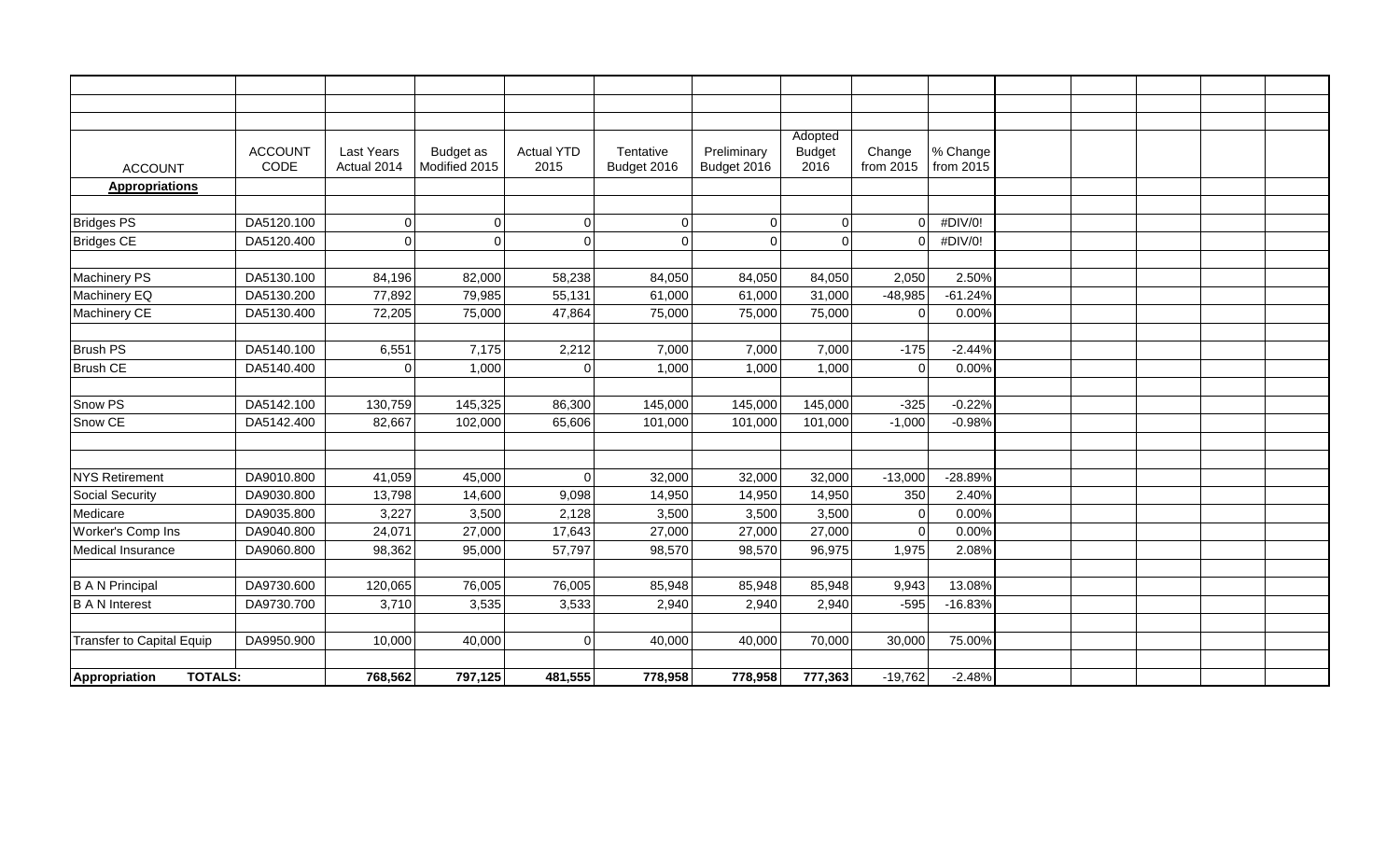| <b>Revenues</b>           |        |         |         |         |         |        |                  |           |             |  |  |
|---------------------------|--------|---------|---------|---------|---------|--------|------------------|-----------|-------------|--|--|
|                           |        |         |         |         |         |        |                  |           |             |  |  |
| <b>Real Property Tax</b>  | DA1001 | 721,505 | 733,030 | 733,030 |         |        | 702,253          | $-30,777$ | $-4.20\%$   |  |  |
| Non-Property Tax          | DA1120 | 10,000  |         |         |         |        |                  | $\Omega$  | #DIV/0!     |  |  |
| Service to Other Govt     | DA2300 | 9,100   | 9,010   | 4,595   | 9,010   | 9,010  | 9,010            | 01        | $0.00\%$    |  |  |
| Interest & Earnings       | DA2401 | 72      | 100     | 47      | 100     | 100    | 100 <sup>1</sup> | $\Omega$  | 0.00%       |  |  |
| Sale of Scrap & Excess    | DA2650 | 1,631   |         |         |         |        |                  | $\Omega$  | #DIV/0!     |  |  |
| Sale of Equipment         | DA2665 | 42,708  | 21,070  | 21,070  | 66,000  | 66,000 | 66,000           | 44,930    | 213.24%     |  |  |
| Unclassifed               | DA2770 |         |         |         |         |        |                  | $\Omega$  | #DIV/0!     |  |  |
| Interfund Transfer        | DA5031 |         | 33,915  |         | 33,915  |        | $\Omega$         | $-33,915$ | $-100.00\%$ |  |  |
|                           |        |         |         |         |         |        |                  |           |             |  |  |
| <b>TOTALS:</b><br>Revenue |        | 785,016 | 797,125 | 758,742 | 109,025 | 75,110 | 777,363          | $-19,762$ | $-2.48%$    |  |  |
|                           |        |         |         |         |         |        |                  |           |             |  |  |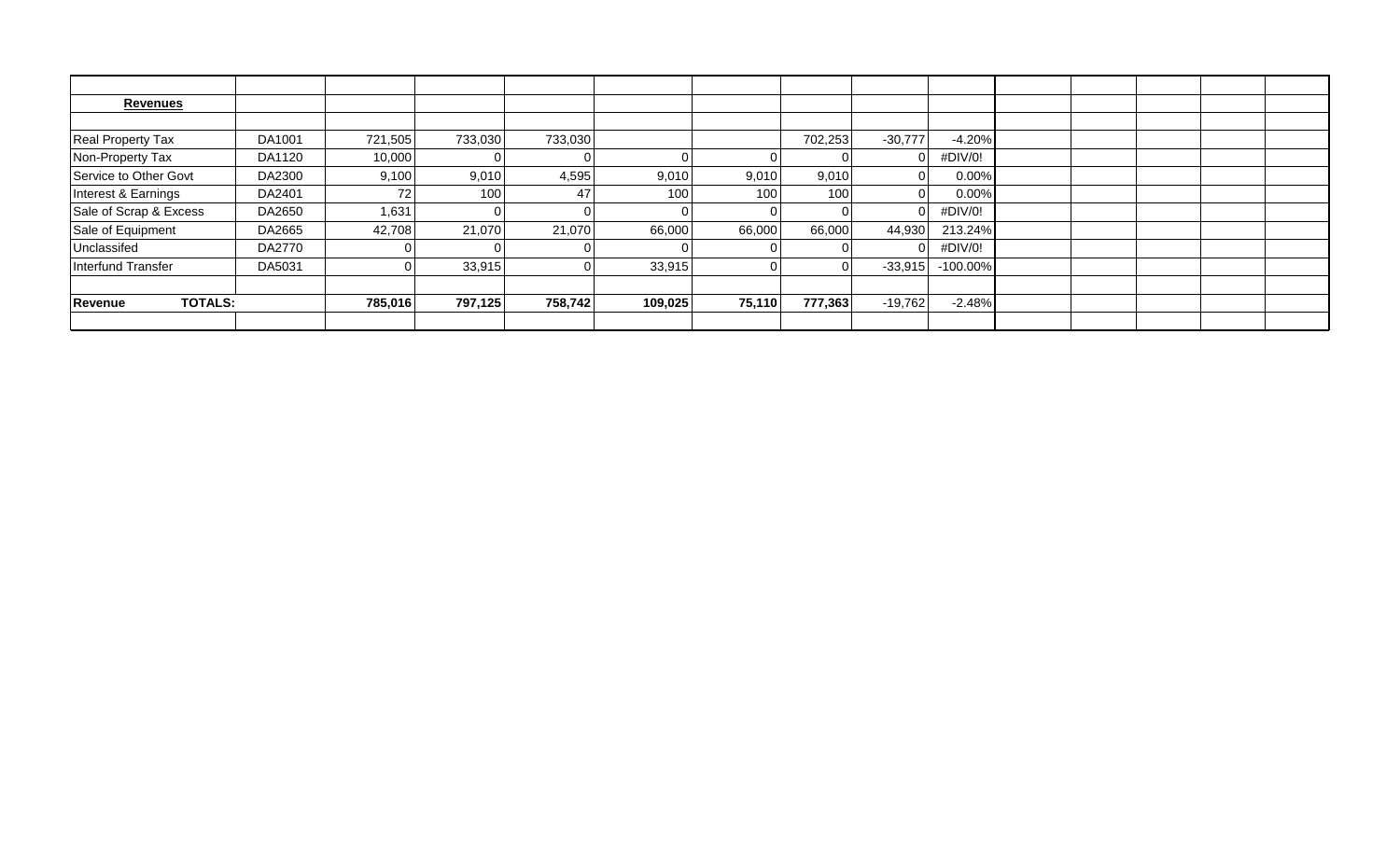|                                        |                |             |               |                   |             |             | Adopted       |             |           |  |  |
|----------------------------------------|----------------|-------------|---------------|-------------------|-------------|-------------|---------------|-------------|-----------|--|--|
|                                        | <b>ACCOUNT</b> | Last Years  | Budget as     | <b>Actual YTD</b> | Tentative   | Preliminary | <b>Budget</b> | Change      | % Change  |  |  |
| <b>ACCOUNT</b>                         | CODE           | Actual 2014 | Modified 2015 | 2015              | Budget 2016 | Budget 2016 | 2016          | from 2015   | from 2015 |  |  |
| <b>Appropriations</b>                  |                |             |               |                   |             |             |               |             |           |  |  |
|                                        |                |             |               |                   |             |             |               |             |           |  |  |
| <b>General Repairs PS</b>              | DB5110.100     | 172,819     | 177,800       | 136,426           | 182,245     | 182,245     | 212,245       | 34,445      | 19.37%    |  |  |
| <b>General Repairs CE</b>              | DB5110.400     | 313,041     | 320,000       | 72,514            | 325,000     | 325,000     | 295,000       | $-25,000$   | $-7.81%$  |  |  |
| <b>CHIPS</b>                           | DB5112.200     | 174,211     | 178,651       | 140,017           | 156,000     | 156,000     | 156,000       | $-22,651$   | $-12.68%$ |  |  |
|                                        |                |             |               |                   |             |             |               |             |           |  |  |
| <b>NYS Retirement</b>                  | DB9010.800     | 41,059      | 45,000        | $\Omega$          | 32,000      | 32,000      | 32,000        | $-13,000$   | -28.89%   |  |  |
| Social Security                        | DB9030.800     | 12,005      | 11,100        | 8,458             | 11,350      | 11,350      | 13,200        | 2,100       | 18.92%    |  |  |
| Medicare                               | DB9035.800     | 2,808       | 2,600         | 1,978             | 2,675       | 2,675       | 3,100         | 500         | 19.23%    |  |  |
| Worker's Comp Ins                      | DB9040.800     | 24,072      | 27,000        | 17,643            | 27,000      | 27,000      | 27,000        | $\mathbf 0$ | 0.00%     |  |  |
| <b>Disability Insurance</b>            | DB9055.800     | 197         | 250           | 237               | 250         | 250         | 250           | $\Omega$    | 0.00%     |  |  |
| <b>Medical Insurance</b>               | DB9060.800     | 100,362     | 95,000        | 57,797            | 98,570      | 98,570      | 96,975        | 1,975       | 2.08%     |  |  |
|                                        |                |             |               |                   |             |             |               |             |           |  |  |
| <b>TOTALS:</b><br><b>Appropriation</b> |                | 840,574     | 857,401       | 435,070           | 835,090     | 835,090     | 835,770       | $-21,631$   | $-2.52%$  |  |  |
|                                        |                |             |               |                   |             |             |               |             |           |  |  |
| <b>Revenues</b>                        |                |             |               |                   |             |             |               |             |           |  |  |
| <b>Real Property Tax</b>               | DB1001         | 73,785      | 36,425        | 36,425            |             |             | 55,085        | 18,660      | 51.23%    |  |  |
| Non-Property Tax                       | DB1120         | 650,181     | 617,325       | 354,464           | 615,365     | 615,365     | 614,685       | $-2,640$    | $-0.43%$  |  |  |
| Interest & Earnings                    | DB2401         | $\Omega$    | 0             |                   | 0           |             | 0             | 0           | #DIV/0!   |  |  |
| Sales of Scrap/Excess                  | DB2650         | 83          | 0             | $\Omega$          | $\mathbf 0$ | $\Omega$    | $\mathbf 0$   | $\Omega$    | #DIV/0!   |  |  |
| <b>Unclassified Revenues</b>           | DB2770         | $\Omega$    | $\Omega$      | 0                 | $\Omega$    | $\Omega$    | $\Omega$      | $\Omega$    | #DIV/0!   |  |  |
| <b>CHIPS</b>                           | DB3501         | 174,211     | 178,651       | $\Omega$          | 156,000     | 156,000     | 156,000       | $-22,651$   | $-12.68%$ |  |  |
| <b>State Aide</b>                      | DB3960         | $\mathbf 0$ | $\Omega$      | $\Omega$          | $\mathbf 0$ | $\Omega$    | 0             | $\Omega$    | #DIV/0!   |  |  |
| <b>Federal Disater Aide</b>            | DB4960         | $\Omega$    | $\Omega$      | $\Omega$          | $\Omega$    | $\Omega$    | $\Omega$      | $\Omega$    | #DIV/0!   |  |  |
|                                        |                |             |               |                   |             |             |               |             |           |  |  |
| <b>TOTALS:</b><br><b>Revenue</b>       |                | 898,260     | 832,401       | 390,898           | 771,365     | 771,365     | 825,770       | $-6,631$    | $-0.80%$  |  |  |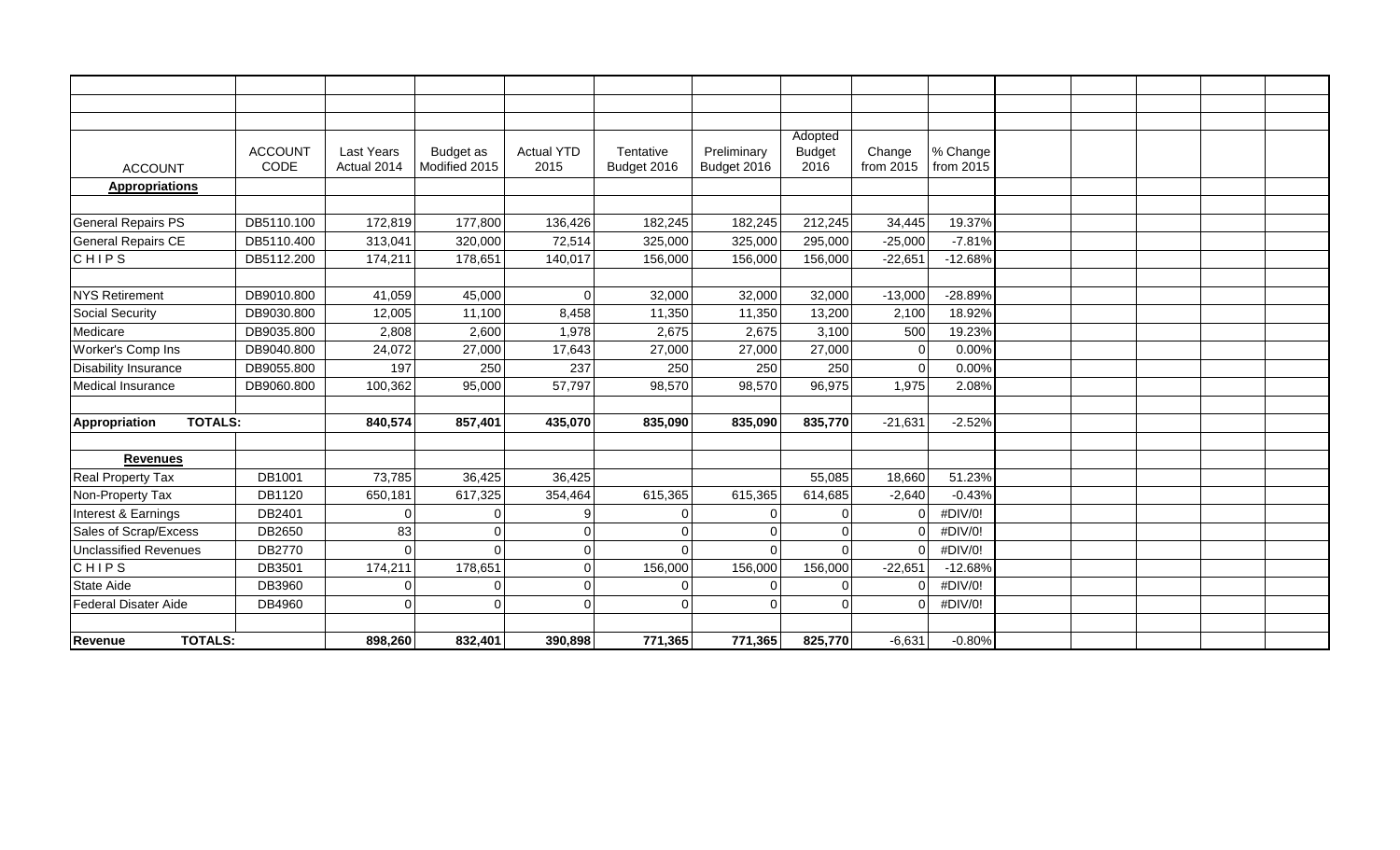| <b>ACCOUNT</b>                   | <b>ACCOUNT</b><br>CODE | Last Years<br>Actual 2014 | Budget as<br>Modified 2015 | <b>Actual YTD</b><br>2015 | Tentative<br>Budget 2016 | Preliminary<br>Budget 2016 | Adopted<br><b>Budget</b><br>2016 | Change<br>from 2015 | % Change<br>from 2015 |  |  |
|----------------------------------|------------------------|---------------------------|----------------------------|---------------------------|--------------------------|----------------------------|----------------------------------|---------------------|-----------------------|--|--|
| <b>Appropriations</b>            |                        |                           |                            |                           |                          |                            |                                  |                     |                       |  |  |
|                                  |                        |                           |                            |                           |                          |                            |                                  |                     |                       |  |  |
| <b>Street Lighting CE</b>        | SL5182.400             | 3,495                     | 3,500                      | 1,987                     | 3,500                    | 3,500                      | 3,500                            | $\overline{0}$      | 0.00%                 |  |  |
|                                  |                        |                           |                            |                           |                          |                            |                                  |                     |                       |  |  |
| <b>TOTALS:</b><br>Appropriation  |                        | 3,495                     | 3,500                      | 1,987                     | 3,500                    | 3,500                      | 3,500                            | $\Omega$            | 0.00%                 |  |  |
|                                  |                        |                           |                            |                           |                          |                            |                                  |                     |                       |  |  |
| <b>Revenues</b>                  |                        |                           |                            |                           |                          |                            |                                  |                     |                       |  |  |
|                                  |                        |                           |                            |                           |                          |                            |                                  |                     |                       |  |  |
| Real Property Tax                | SL1001                 | 3,500                     | 3500                       | 3,500                     | 3,500                    | 2,700                      | 2,700                            | $-800$              | $-22.86%$             |  |  |
| Interest & Earnings              | SL2401                 | 3                         |                            | 2                         | U                        |                            |                                  | 0                   | #DIV/0!               |  |  |
|                                  |                        |                           |                            |                           |                          |                            |                                  |                     |                       |  |  |
| <b>TOTALS:</b><br><b>Revenue</b> |                        | 3,503                     | 3,500                      | 3,502                     | 3,500                    | 2,700                      | 2,700                            | $-800$              | $-22.86%$             |  |  |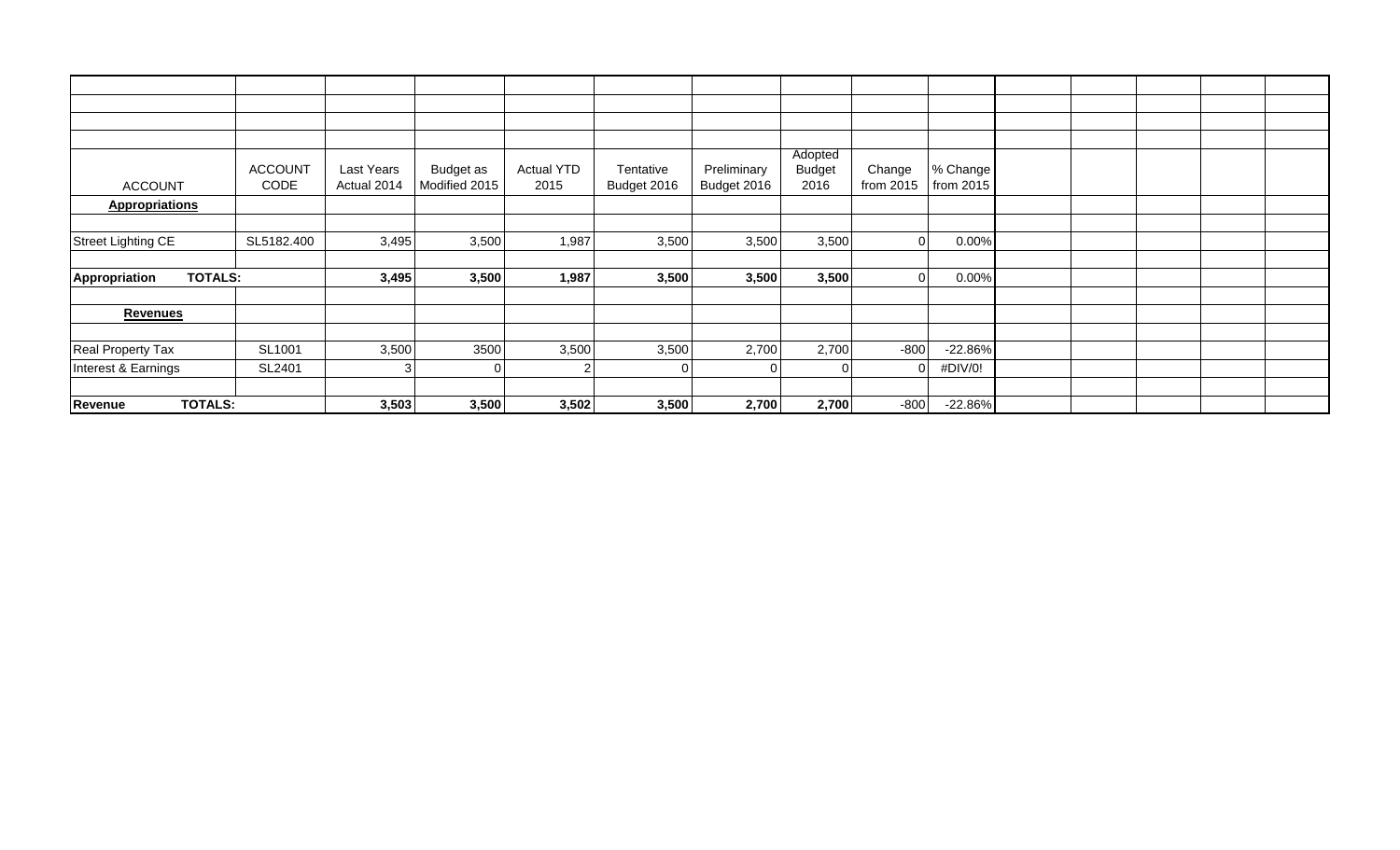| <b>ACCOUNT</b>                   | <b>ACCOUNT</b><br>CODE | <b>Last Years</b><br>Actual 2014 | <b>Budget</b> as<br>Modified 2015 | <b>Actual YTD</b><br>2015 | Tentative<br>Budget 2016 | Preliminary<br>Budget 2016 | Adopted<br><b>Budget</b><br>2016 | Change<br>from 2015 | % Change<br>from 2015 |  |  |
|----------------------------------|------------------------|----------------------------------|-----------------------------------|---------------------------|--------------------------|----------------------------|----------------------------------|---------------------|-----------------------|--|--|
| <b>Appropriations</b>            |                        |                                  |                                   |                           |                          |                            |                                  |                     |                       |  |  |
|                                  |                        |                                  |                                   |                           |                          |                            |                                  |                     |                       |  |  |
| Sewer Superintendent PS          | SS8110.100             | 6,000                            | 6,250                             | 4,327                     | 6,250                    | 6,375                      | 6,375                            | 125                 | 2.00%                 |  |  |
| Sewer Clerk PS                   | SS8110.110             | 2,035                            | 1,750                             | 1,640                     | 2,080                    | 2,122                      | 2,122                            | 372                 | 21.26%                |  |  |
| Deputy Sewer Clerk PS            | SS8110.120             | 2,940                            | 2,080                             | 2,110                     | 2,125                    | 2,125                      | 2,125                            | 45                  | 2.16%                 |  |  |
| <b>Sewer Maint PS</b>            | SS8110.130             | 2,270                            | 5,300                             | 2,313                     | 5,430                    | 5,430                      | 5,430                            | 130                 | 2.45%                 |  |  |
| Sewer EQ                         | SS8110.200             | 949                              | 21,000                            | 2,109                     | 21,000                   | 21,000                     | 21,000                           | $\overline{0}$      | 0.00%                 |  |  |
| Sewer CE                         | SS8110.400             | 11,466                           | 10,000                            | 4,308                     | 10,000                   | 10,000                     | 10,000                           | $\mathsf{O}\xspace$ | 0.00%                 |  |  |
| Sewer Treatment & Dispsl         | SS8130.400             | 139,727                          | 145,000                           | 0                         | 145,000                  | 145,000                    | 145,000                          | $\mathbf 0$         | 0.00%                 |  |  |
| <b>NYS Retirement</b>            | SS9010.800             | 2,853                            | 2,000                             | $\Omega$                  | 2,500                    | 2,500                      | 2,500                            | 500                 | 25.00%                |  |  |
| Social Security                  | SS9030.800             | 821                              | 1,050                             | 644                       | 1,000                    | 1,000                      | 1,000                            | $-50$               | $-4.76%$              |  |  |
| Medicare                         | SS9035.800             | 192                              | 250                               | 151                       | 250                      | 250                        | 250                              | $\mathbf 0$         | 0.00%                 |  |  |
| Worker's Comp Ins                | SS9040.800             | 1,500                            | 1,500                             | 1,031                     | 1,500                    | 1,500                      | 1,500                            | $\overline{0}$      | 0.00%                 |  |  |
| Serial Bond Principal            | SS9710.600             | $\mathbf 0$                      | $\Omega$                          | $\Omega$                  | $\Omega$                 | $\Omega$                   | $\Omega$                         | $\Omega$            | #DIV/0!               |  |  |
| Serial Bond Interest             | SS9710.700             | $\mathbf 0$                      | $\Omega$                          | $\Omega$                  | $\Omega$                 | $\Omega$                   | Οl                               | $\overline{0}$      | #DIV/0!               |  |  |
| <b>BAN Principal</b>             | SS9730.600             | 1,400                            | 1,400                             | 1,400                     | 1,400                    | 1,400                      | 1,400                            | $\Omega$            | 0.00%                 |  |  |
| <b>BAN</b> Interest              | SS9730.700             | 73                               | 85                                | 84                        | 50                       | 50                         | 50                               | $-35$               | $-41.18%$             |  |  |
|                                  |                        |                                  |                                   |                           |                          |                            |                                  |                     |                       |  |  |
| <b>TOTALS:</b><br>Appropriation  |                        | 172,226                          | 197,665                           | 20,117                    | 198,585                  | 198,752                    | 198,752                          | 1,087               | 0.55%                 |  |  |
|                                  |                        |                                  |                                   |                           |                          |                            |                                  |                     |                       |  |  |
| <b>Revenues</b>                  |                        |                                  |                                   |                           |                          |                            |                                  |                     |                       |  |  |
|                                  |                        |                                  |                                   |                           |                          |                            |                                  |                     |                       |  |  |
| <b>Real Property Tax</b>         | SS1001                 | $\mathbf 0$                      | $\Omega$                          | $\Omega$                  | $\mathbf 0$              | $\Omega$                   |                                  | $\Omega$            | #DIV/0!               |  |  |
| <b>Sewer Rents</b>               | SS2120                 | 128,038                          | 106,265                           | 51,681                    | 106,265                  | 122,352                    | 122,352                          | 16,087              | 15.14%                |  |  |
| Sewer Charges (SBU)              | SS2122                 | 79,070                           | 75,000                            | $\Omega$                  | 75,000                   | 75,000                     | 75,000                           | $\overline{0}$      | 0.00%                 |  |  |
| Penalties & Interest             | SS2128                 | 815                              | 1,200                             | 1,098                     | 1,200                    | 1,200                      | 1,200                            | $\overline{0}$      | 0.00%                 |  |  |
| Interest & Earnings              | SS2401                 | 339                              | 200                               | 129                       | 200                      | 200                        | 200                              | $\Omega$            | 0.00%                 |  |  |
| Refund of Prior Yr Exp           | SS2701                 | $\mathbf 0$                      | $\Omega$                          | $\Omega$                  | $\Omega$                 | $\Omega$                   | $\Omega$                         | $\Omega$            | #DIV/0!               |  |  |
| <b>TOTALS:</b><br><b>Revenue</b> |                        | 208,262                          | 182,665                           | 52,908                    | 182,665                  | 198,752                    | 198,752                          | 16,087              | 8.81%                 |  |  |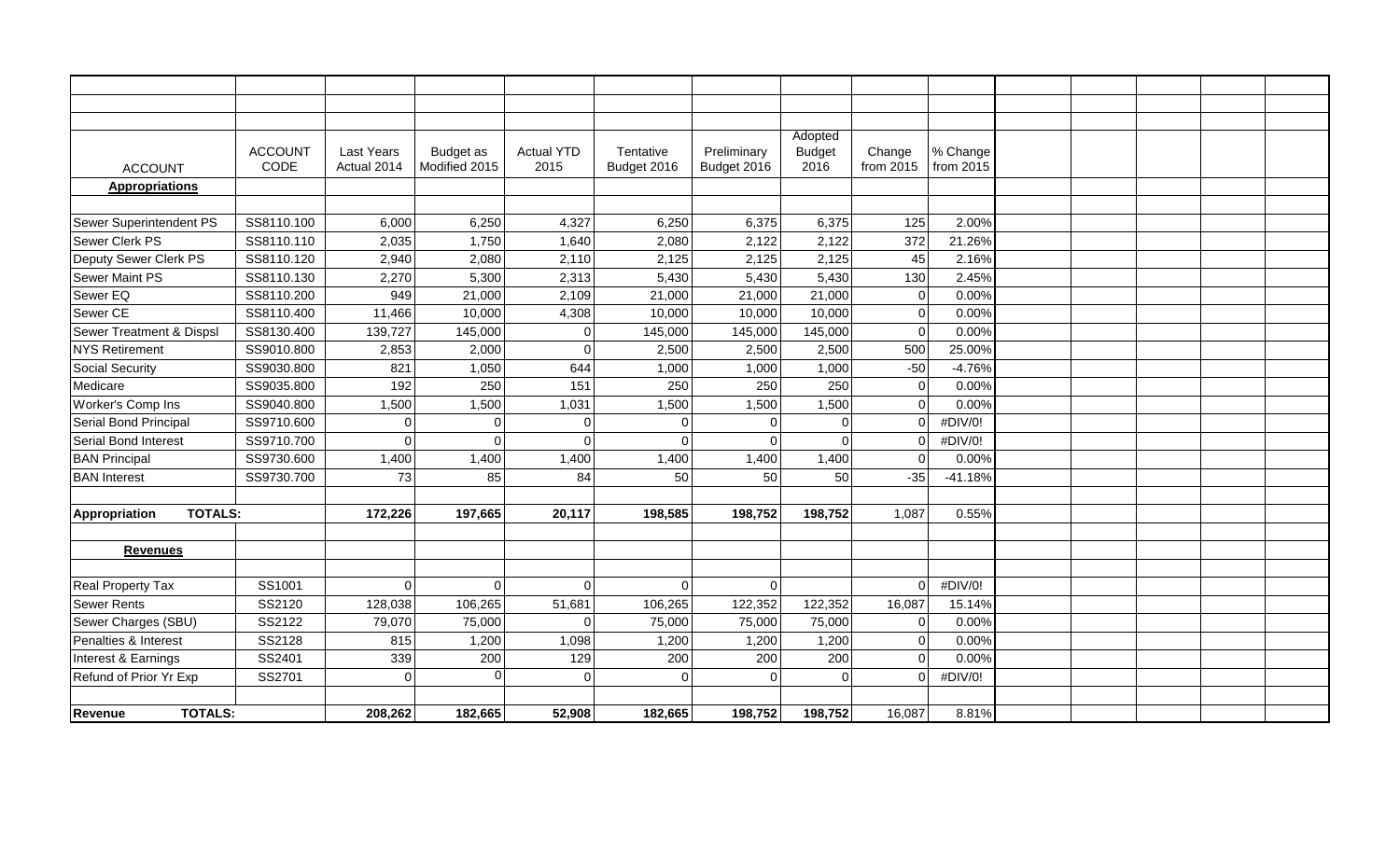|                                 |                |                   |               | <b>WATER FUND</b> |             |             |                       |             |             |  |  |
|---------------------------------|----------------|-------------------|---------------|-------------------|-------------|-------------|-----------------------|-------------|-------------|--|--|
|                                 |                |                   |               |                   |             |             |                       |             |             |  |  |
|                                 |                |                   |               |                   |             |             | Adopted               |             |             |  |  |
|                                 | <b>ACCOUNT</b> | <b>Last Years</b> | Budget as     | <b>Actual YTD</b> | Tentative   | Preliminary | <b>Budget</b>         | Change      | % Change    |  |  |
| <b>ACCOUNT</b>                  | CODE           | Actual 2014       | Modified 2015 | 2015              | Budget 2016 | Budget 2016 | 2016                  | from 2015   | from 2015   |  |  |
| <b>Appropriations</b>           |                |                   |               |                   |             |             |                       |             |             |  |  |
|                                 |                |                   |               |                   |             |             |                       |             |             |  |  |
| Water Superintendent PS         | SW8310.100     | 6,000             | 6,250         | 4,327             | 6,250       | 6,375       | 6,375                 | 125         | 2.00%       |  |  |
| Water Clerk PS                  | SW8310.110     | 3,065             | 2,600         | 2,468             | 3,130       | 3,193       | 3,193                 | 593         | 22.81%      |  |  |
| Depty Water Clerk PS            | SW8310.120     | 2,940             | 2,500         | 2,290             | 2,500       | 2,500       | 2,500                 | $\mathbf 0$ | 0.00%       |  |  |
| Water Maintenance PS            | SW8310.130     | 11,759            | 15,700        | 12,067            | 16,090      | 16,090      | 16,090                | 390         | 2.48%       |  |  |
| Water EQ                        | SW8310.200     | $\Omega$          | 9,000         | 1,750             | 9,000       | 9,000       | 9,000                 | $\mathbf 0$ | 0.00%       |  |  |
| Water CE                        | SW8310.400     | 11,689            | 6,000         | 4,739             | 6,500       | 6,500       | 6,500                 | 500         | 8.33%       |  |  |
| Water CE (Water Billing)        | SW8310.410     | 188,154           | 147,120       | 73,747            | 147,120     | 160,000     | 160,000               | 12,880      | 8.75%       |  |  |
|                                 |                |                   |               |                   |             |             |                       |             |             |  |  |
| <b>NYS Retirement</b>           | SW9010.800     | 8,940             | 6,000         | $\Omega$          | 5,500       | 5,500       | 5,500                 | $-500$      | $-8.33%$    |  |  |
| Social Security                 | SW9030.800     | 1,473             | 1,775         | 1,311             | 1,750       | 1,750       | 1,750                 | $-25$       | $-1.41%$    |  |  |
| Medicare                        | SW9035.800     | 345               | 425           | 307               | 420         | 420         | 420                   | $-5$        | $-1.18%$    |  |  |
| Worker's Comp Ins               | SW9040.800     | 2,500             | 2,500         | 1,751             | 2,500       | 2,500       | 2,500                 | $\mathbf 0$ | 0.00%       |  |  |
| Medical Insurance               | SW9060.800     | 12,000            | 18,000        | 13,500            | 20,400      | 20,400      | 18,000                | $\mathbf 0$ | 0.00%       |  |  |
|                                 |                |                   |               |                   |             |             |                       |             |             |  |  |
| Serial Bond Principal           | SW9710.600     | 35,000            | 35,000        | 35,000            | 35,000      | 35,000      | 35,000                | $\mathbf 0$ | 0.00%       |  |  |
| Serial Bond Interest            | SW9710.700     | 5,093             | 3,405         | 3,395             | 1,700       | 1,700       | 1,700                 | $-1,705$    | $-50.07%$   |  |  |
| <b>BAN Principal</b>            | SW9730.600     | 57,200            | 42,200        | 42,200            | 8,200       | 8,200       | 8,200                 | $-34,000$   | $-80.57%$   |  |  |
| <b>BAN</b> Interest             | SW9730.700     | 2,157             | 2,244         | 244               | 1,175       | 1,175       | 1,175                 | $-1,069$    | $-47.64%$   |  |  |
|                                 |                |                   |               |                   |             |             |                       |             |             |  |  |
| <b>TOTALS:</b><br>Appropriation |                | 348,315           | 300,719       | 199,096           | 267,235     | 280,303     | 277,903               | $-22,816$   | $-7.59%$    |  |  |
|                                 |                |                   |               |                   |             |             |                       |             |             |  |  |
| <b>Revenues</b>                 |                |                   |               |                   |             |             |                       |             |             |  |  |
|                                 |                |                   |               |                   |             |             |                       |             |             |  |  |
| Real Property Tax               | SW1001         | 66,579            | 49,975        | 49,975            |             |             | 46,069.25             | $-3,906$    | $-7.82%$    |  |  |
| Metered Water Sales             | SW2140         | 195,279           | 215,720       | 98,404            | 215,720     | 232,083.75  | 229,683.75            | 13,964      | 6.47%       |  |  |
| <b>Unmetered Water Sales</b>    | SW2142         | 35                | $\Omega$      | $\Omega$          | $\Omega$    | $\Omega$    | 0.00                  | $\Omega$    | #DIV/0!     |  |  |
| Penalties & Interest            | SW2148         | 854               | 2,000         | 972               | 2,000       | 2,000       | 2,000.00              | $\Omega$    | 0.00%       |  |  |
| Interest & Earnings             | SW2401         | 158               | 150           | 56                | 150         | 150         | 150.00                | $\Omega$    | 0.00%       |  |  |
| <b>Interfund Transfer</b>       | SW5031         | 32,874            | 32,874        | 32,874            | 32,874      | $\Omega$    | 0.00                  | $-32,874$   | $-100.00\%$ |  |  |
|                                 |                |                   |               |                   |             |             |                       |             |             |  |  |
| <b>TOTALS:</b><br>Revenue       |                | 295,779           | 300,719       | 182,281           | 250,744     |             | 234,233.75 277,903.00 | $-22,816$   | $-7.59%$    |  |  |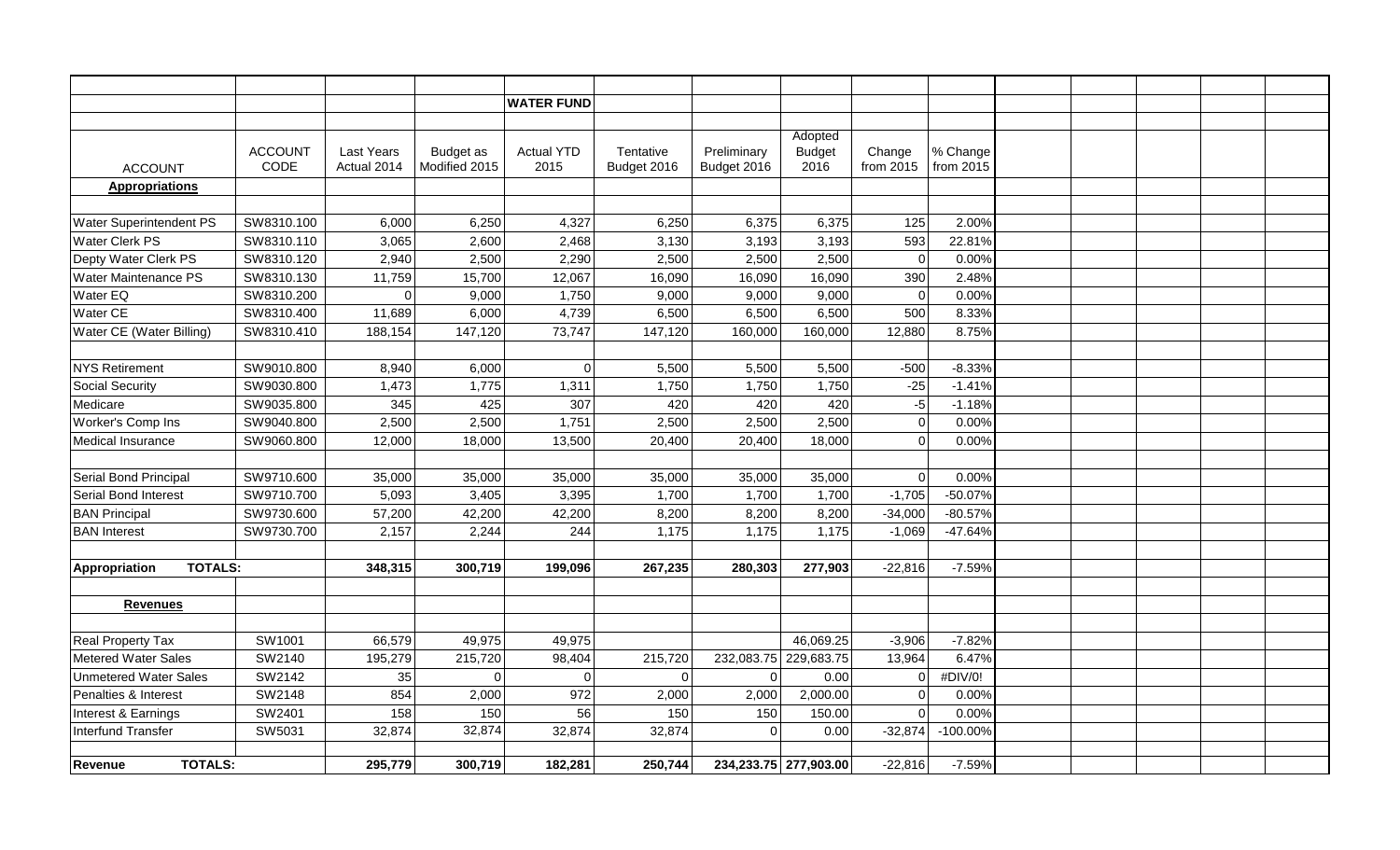|                                  |                |             |               | <b>SUMMARY OF ALL FUNDS</b> |             |             |               |              |           |  |  |
|----------------------------------|----------------|-------------|---------------|-----------------------------|-------------|-------------|---------------|--------------|-----------|--|--|
|                                  |                |             |               |                             |             |             |               |              |           |  |  |
|                                  |                |             |               |                             |             |             | Adopted       |              |           |  |  |
|                                  | <b>ACCOUNT</b> | Last Years  | Budget as     | <b>Actual YTD</b>           | Tentative   | Preliminary | <b>Budget</b> | Change       | % Change  |  |  |
| <b>ACCOUNT</b>                   | CODE           | Actual 2014 | Modified 2015 | 2015                        | Budget 2016 | Budget 2016 | 2016          | from 2015    | from 2015 |  |  |
| <b>Appropriations</b>            |                |             |               |                             |             |             |               |              |           |  |  |
|                                  |                |             |               |                             |             |             |               |              |           |  |  |
| <b>General A</b>                 | A              | 1,039,073   | 1,160,579     | 649,020                     | 1,107,221   | 1,234,051   | 1,240,242     | 73,472       | 6.33%     |  |  |
| <b>General B</b>                 | B              | 190,040     | 196,715       | 119,996                     | 196,980     | 198,675     | 199,355       | 1,960        | 1.00%     |  |  |
| <b>Highway DA</b>                | DA             | 768,562     | 797,125       | 481,555                     | 778,958     | 778,958     | 777,363       | $-18,167$    | $-2.28%$  |  |  |
| <b>Highway DB</b>                | DB             | 840,574     | 857,401       | 435,070                     | 835,090     | 835,090     | 835,770       | $-22,311$    | $-2.60%$  |  |  |
| Light                            | <b>SL</b>      | 3,495       | 3,500         | 1,987                       | 3,500       | 3,500       | 3,500         | $\Omega$     | 0.00%     |  |  |
| Sewer                            | SS             | 172,226     | 197,665       | 20,117                      | 198,585     | 198,752     | 198,752       | 1,087        | 0.55%     |  |  |
| Water                            | SW             | 348,315     | 300,719       | 199,096                     | 267,235     | 280,303     | 277,903       | $-20,416$    | $-6.79%$  |  |  |
|                                  |                |             |               |                             |             |             |               |              |           |  |  |
| <b>TOTALS:</b><br>Appropriation  |                | 3,362,285   | 3,513,704     | 1,906,841                   | 3,387,569   | 3,529,329   | 3,532,885     | 15,625       | 0.44%     |  |  |
| <b>Revenues</b>                  |                |             |               |                             |             |             |               |              |           |  |  |
|                                  |                |             |               |                             |             |             |               |              |           |  |  |
| <b>General A</b>                 | Α              | 1,104,193   | 1,060,879     | 835,401                     | 365,951     | 346,367     | 1,060,242     | $-714,512$   | $-67.35%$ |  |  |
| <b>General B</b>                 | B              | 223,430     | 196,715       | 77,984                      | 196,715     | 198,675     | 199,355       | 1,960        | 1.00%     |  |  |
| <b>Highway DA</b>                | DA             | 785,016     | 797,125       | 758,742                     | 109,025     | 75,110      | 777,363       | $-722,015$   | $-90.58%$ |  |  |
| <b>Highway DB</b>                | DB             | 898,260     | 832,401       | 390,898                     | 771,365     | 771,365     | 825,770       | $-61,036$    | $-7.33%$  |  |  |
| Light                            | <b>SL</b>      | 3,503       | 3,500         | 3,502                       | 3,500       | 2,700       | 2,700         | $-800$       | $-22.86%$ |  |  |
| Sewer                            | SS             | 208,262     | 182,665       | 52,908                      | 182,665     | 198,752     | 198,752       | 16,087       | 8.81%     |  |  |
| Water                            | SW             | 295,779     | 300,719       | 182,281                     | 250,744     | 234,234     | 277,903       | $-66,485$    | $-22.11%$ |  |  |
|                                  |                |             |               |                             |             |             |               |              |           |  |  |
| <b>TOTALS:</b><br><b>Revenue</b> |                | 3,518,443   | 3,374,004     | 2,301,716                   | 1,879,965   | 1,827,203   | 3,342,085     | $-1,546,801$ | $-45.84%$ |  |  |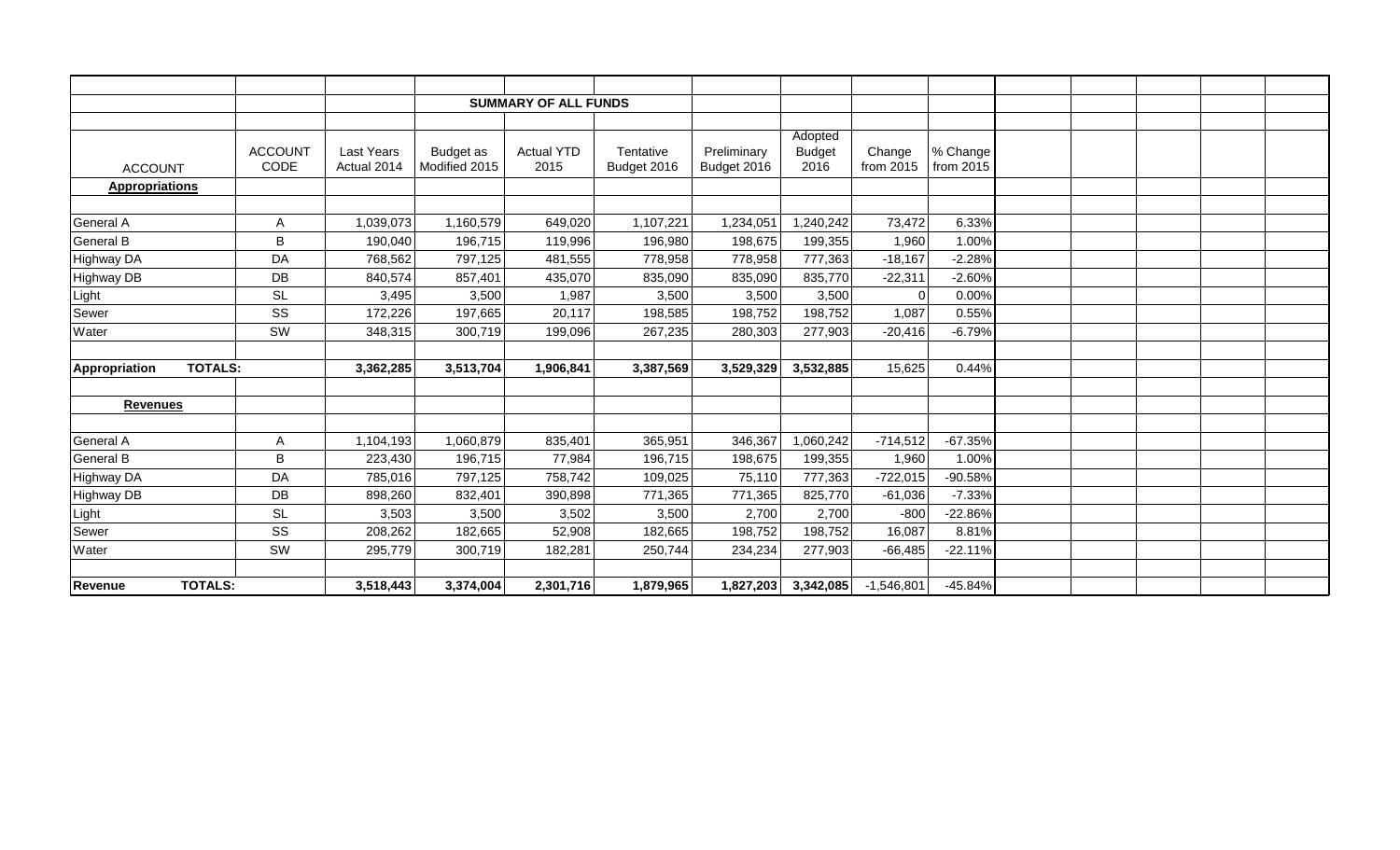|                   |                       |                 | <b>TAX RATE SCHEDULE</b>     |                                      |                           |              |                |                                 |                                           |  |  |  |
|-------------------|-----------------------|-----------------|------------------------------|--------------------------------------|---------------------------|--------------|----------------|---------------------------------|-------------------------------------------|--|--|--|
|                   |                       |                 |                              |                                      |                           |              |                |                                 |                                           |  |  |  |
|                   | APPROPRIATI LESS EST. |                 | <b>LESS</b><br><b>APPROP</b> | <b>AMT TO BE</b><br><b>RAISED BY</b> | <b>TAXABLE</b><br>ASSESS. | TAX RATE: \$ | <b>CURRENT</b> | % OF<br><b>CHANGE</b><br>OF TAX | $\%$ OF<br><b>CHANGE</b><br><b>OF TAX</b> |  |  |  |
| <b>FUNDS</b>      | <b>ONS</b>            | <b>REVENUES</b> | <b>FUND BAL</b>              | <b>TAXES</b>                         | VALUE                     | PER THSND    | TAX RATE       | LEVY                            | <b>RATE</b>                               |  |  |  |
|                   |                       |                 |                              |                                      |                           |              |                |                                 |                                           |  |  |  |
| General A         | 1,240,242.00          | 1,060,242.00    | 180,000.00                   | 712,875.00                           | 327,871,489               | 2.1743       | 2.0682         | 4.31%                           | 0.051277                                  |  |  |  |
| General B         | 199,355.00            | 199,355.00      | 0.00                         | 0.00                                 | 257,848,250               | 0.0000       | 0.0000         | #DIV/0!                         | #DIV/0!                                   |  |  |  |
| <b>Highway DA</b> | 777,363.00            | 777,363.00      | 0.00                         | 702,253.00                           | 327,871,489               | 2.1419       | 2.2183         | $-4.20%$                        | $-0.034461$                               |  |  |  |
| <b>Highway DB</b> | 835,770.00            | 825,770.00      | 10,000.00                    | 55,085.00                            | 257,848,250               | 0.2136       | 0.1396         | 51.23%                          | 0.530325                                  |  |  |  |
| Light             | 3,500.00              | 2,700.00        | 800.00                       | 2,700.00                             |                           |              |                | $-22.86\%$                      |                                           |  |  |  |
| Sewer             | 198,752.00            | 198,752.00      | 0.00                         | 0.00                                 |                           |              |                | #DIV/0!                         |                                           |  |  |  |
| Water             | 277,903.00            | 277,903.00      | 0.00                         | 46,069.25                            |                           |              |                | $-30.81%$                       |                                           |  |  |  |
| Fire              | 575,360.00            | 18,000.00       | 0.00                         | 557,360.00                           |                           |              |                |                                 |                                           |  |  |  |
|                   |                       |                 |                              |                                      |                           |              |                |                                 |                                           |  |  |  |
| <b>TOTALS:</b>    | 4,108,245.00          | 3,360,085.00    | 190,800.00                   | 2,076,342.25                         |                           | 4.5297       | 4.4261         | 0.84%                           | 2.34%                                     |  |  |  |
|                   |                       |                 |                              |                                      |                           |              |                |                                 |                                           |  |  |  |
|                   |                       |                 |                              |                                      |                           |              |                |                                 |                                           |  |  |  |
|                   |                       |                 |                              |                                      |                           |              |                |                                 |                                           |  |  |  |
|                   |                       |                 |                              |                                      |                           |              |                |                                 |                                           |  |  |  |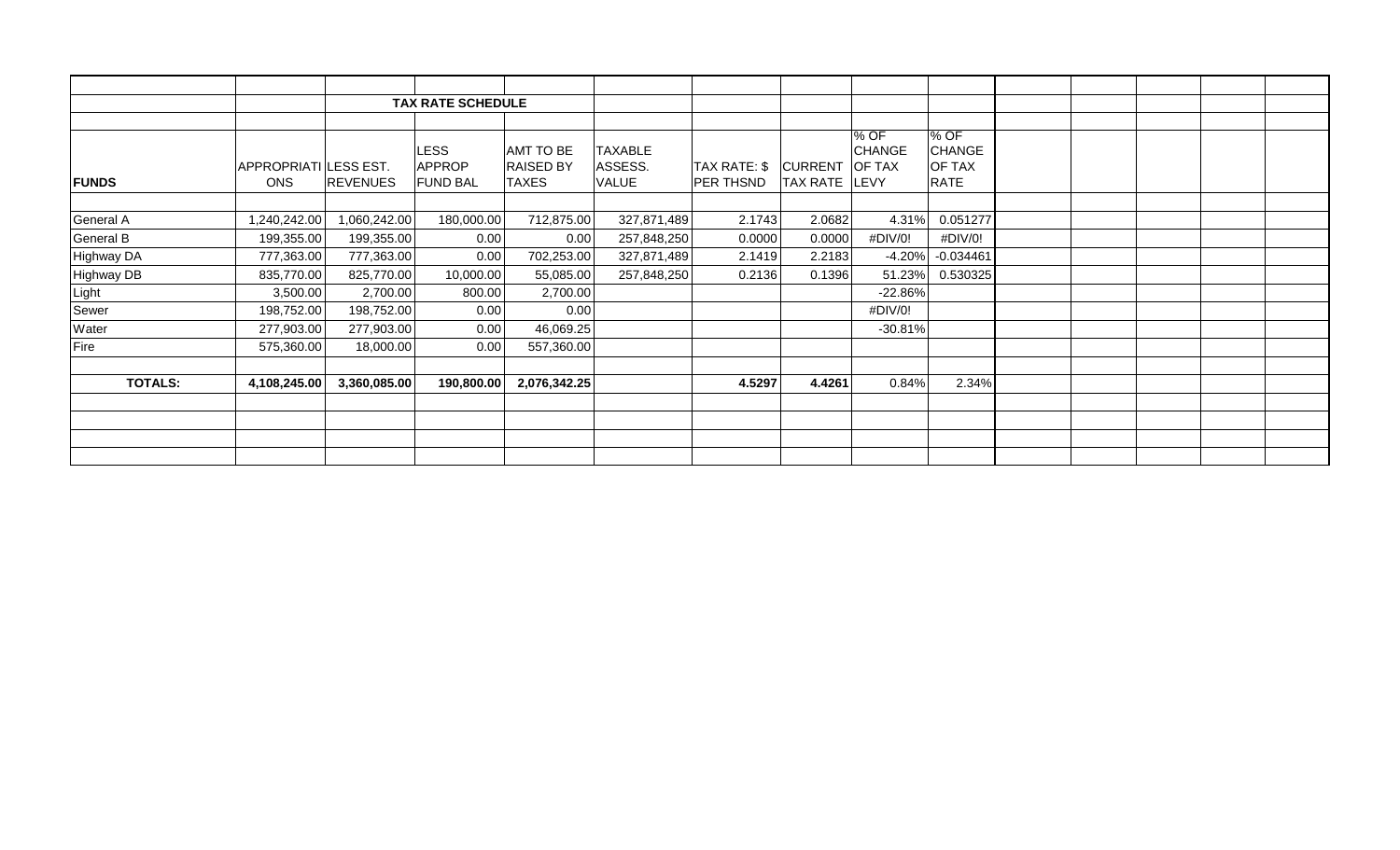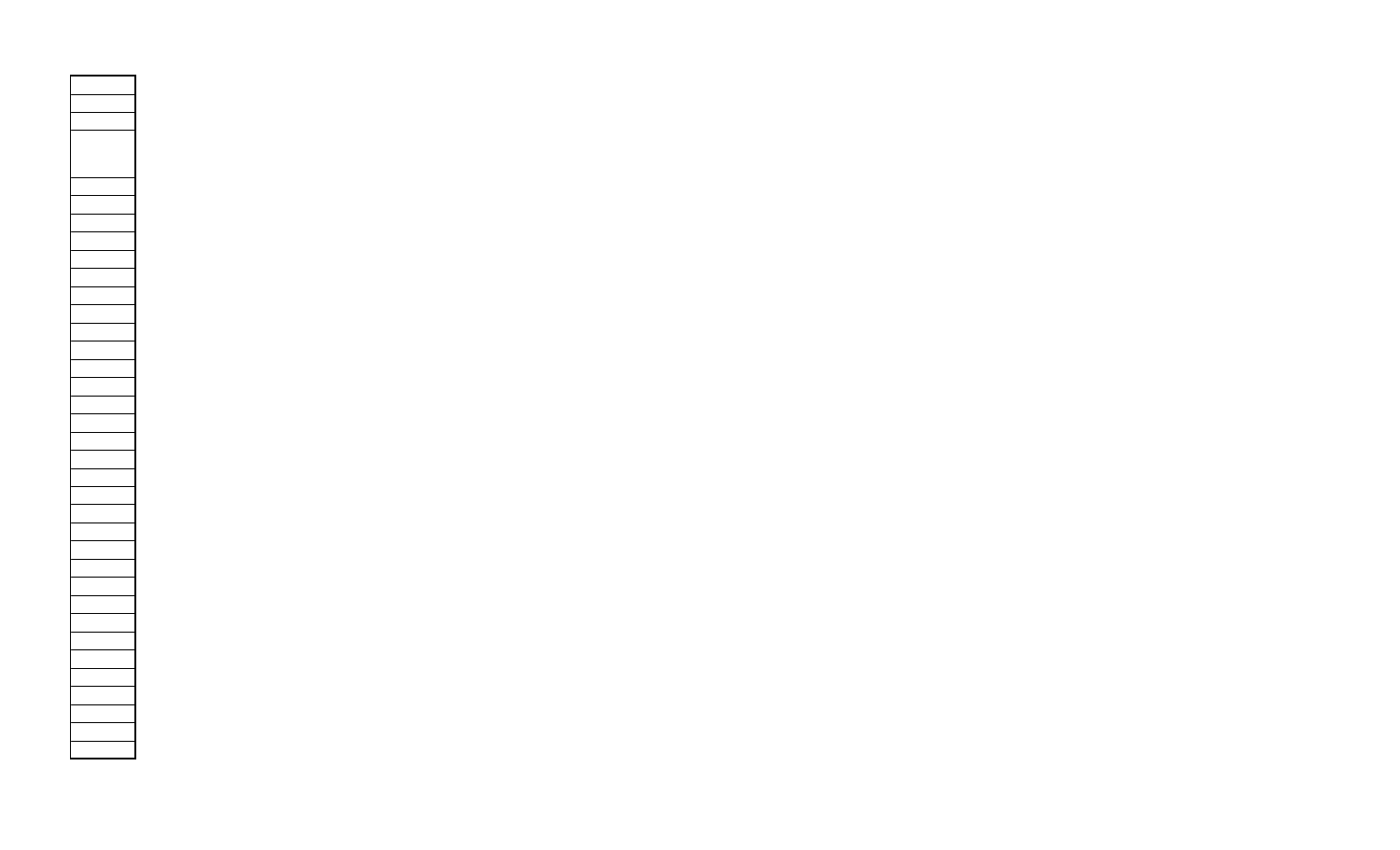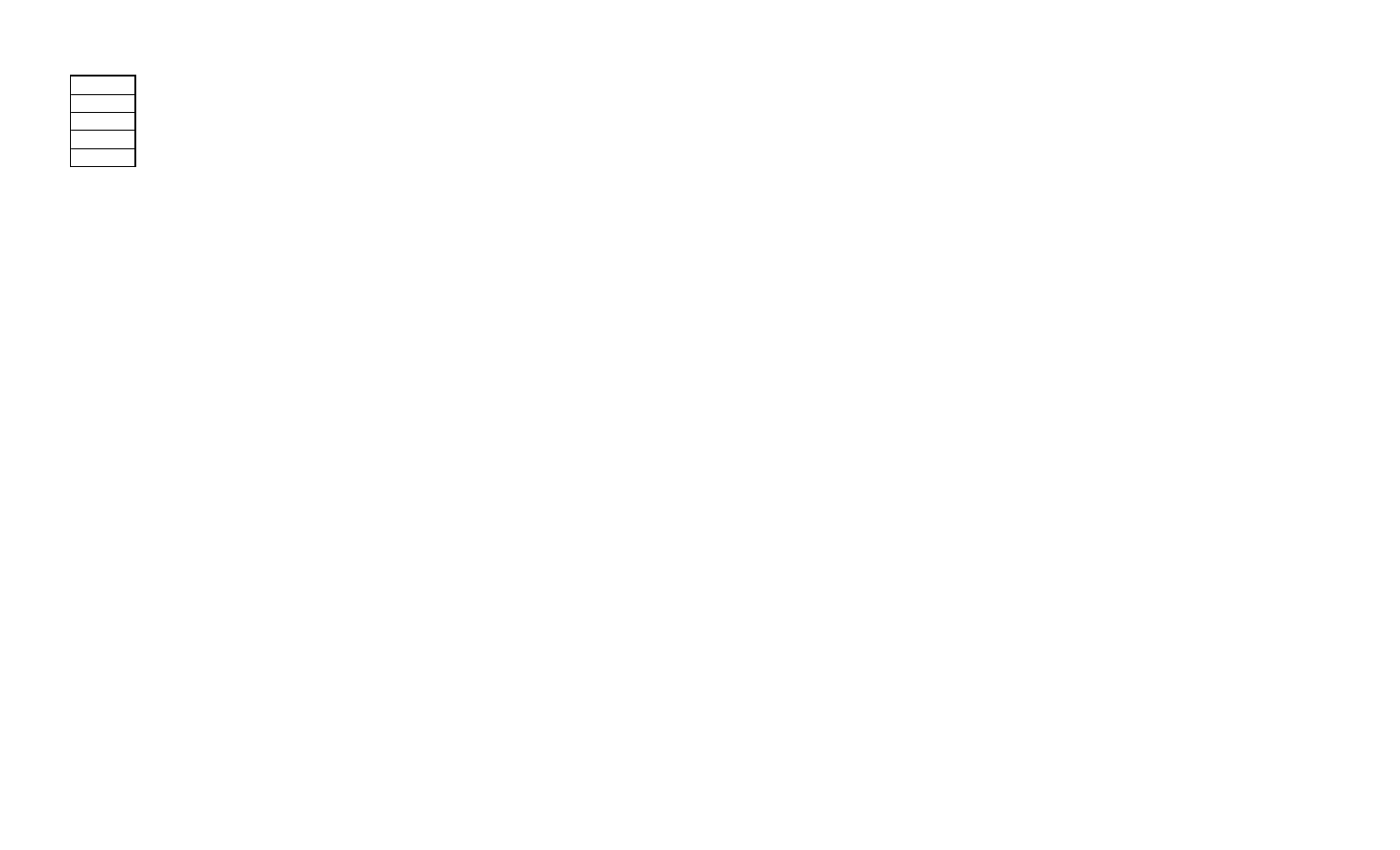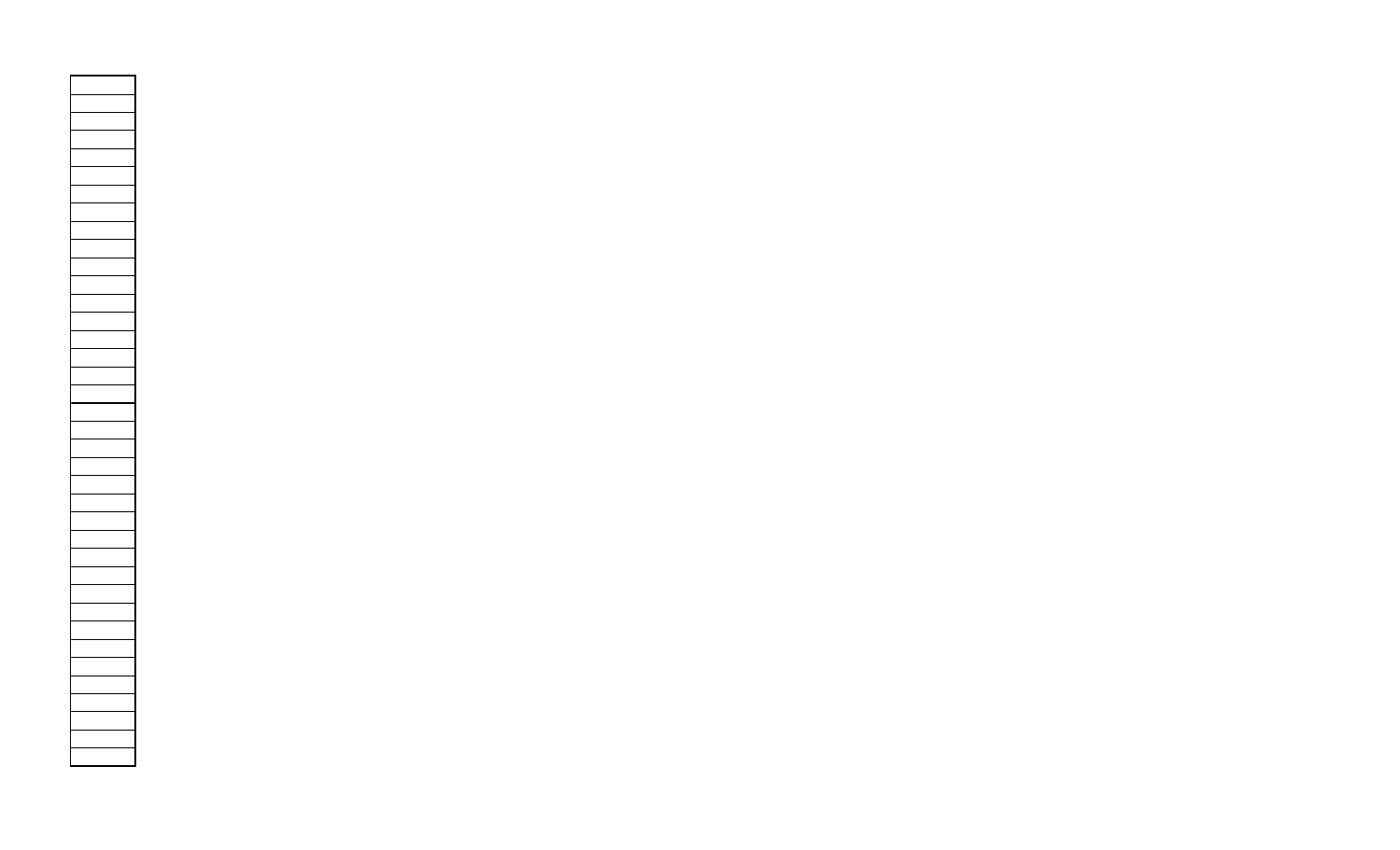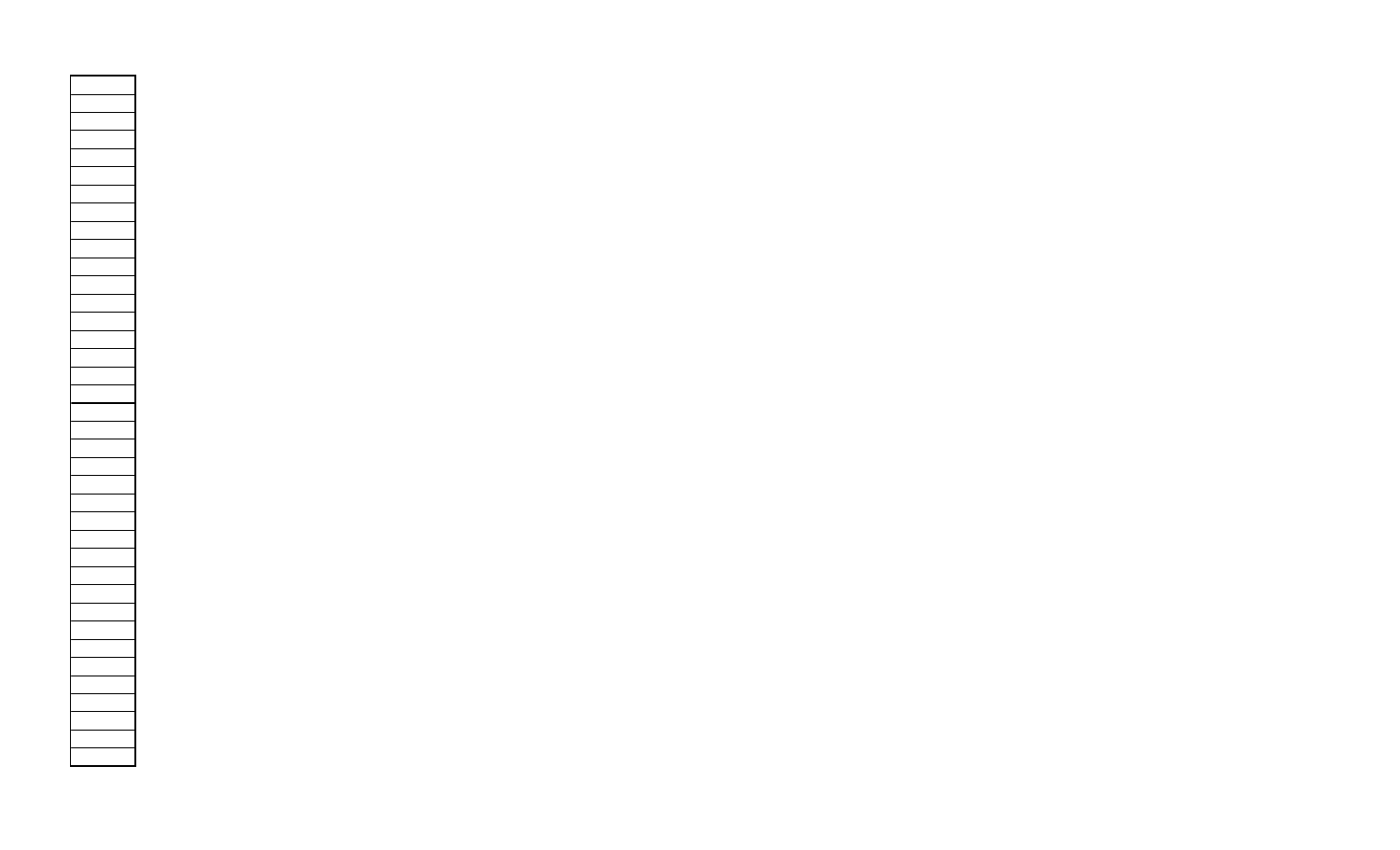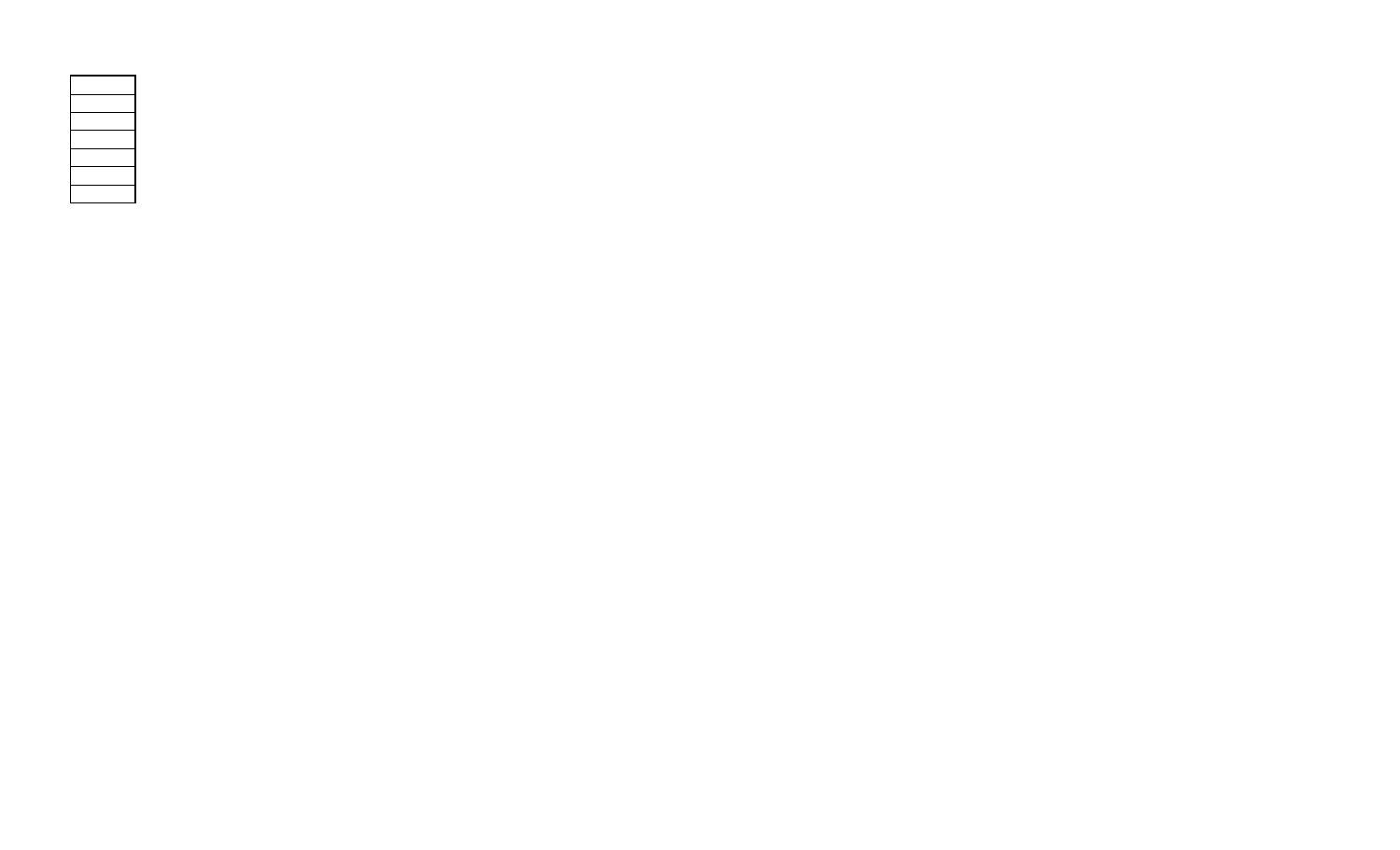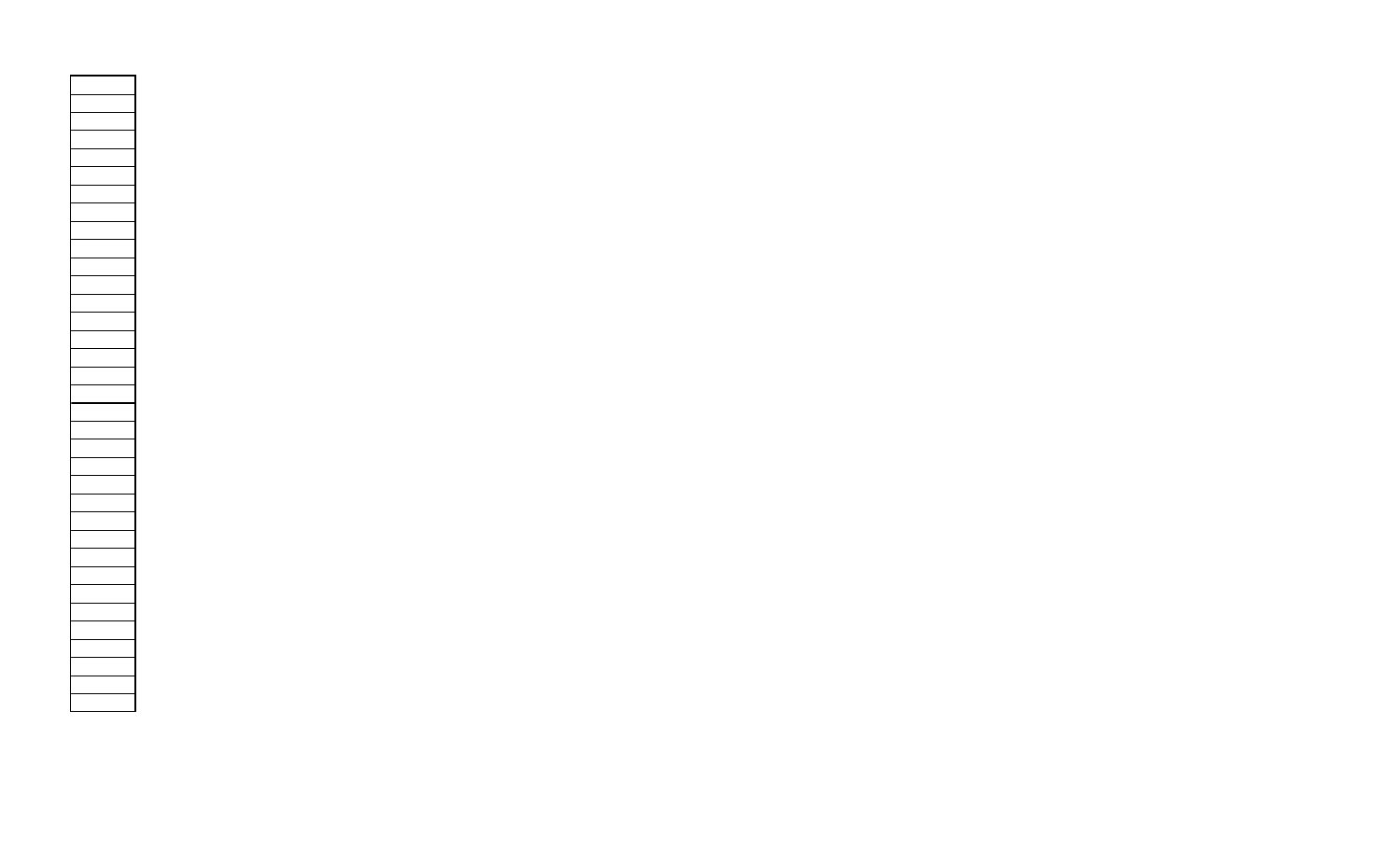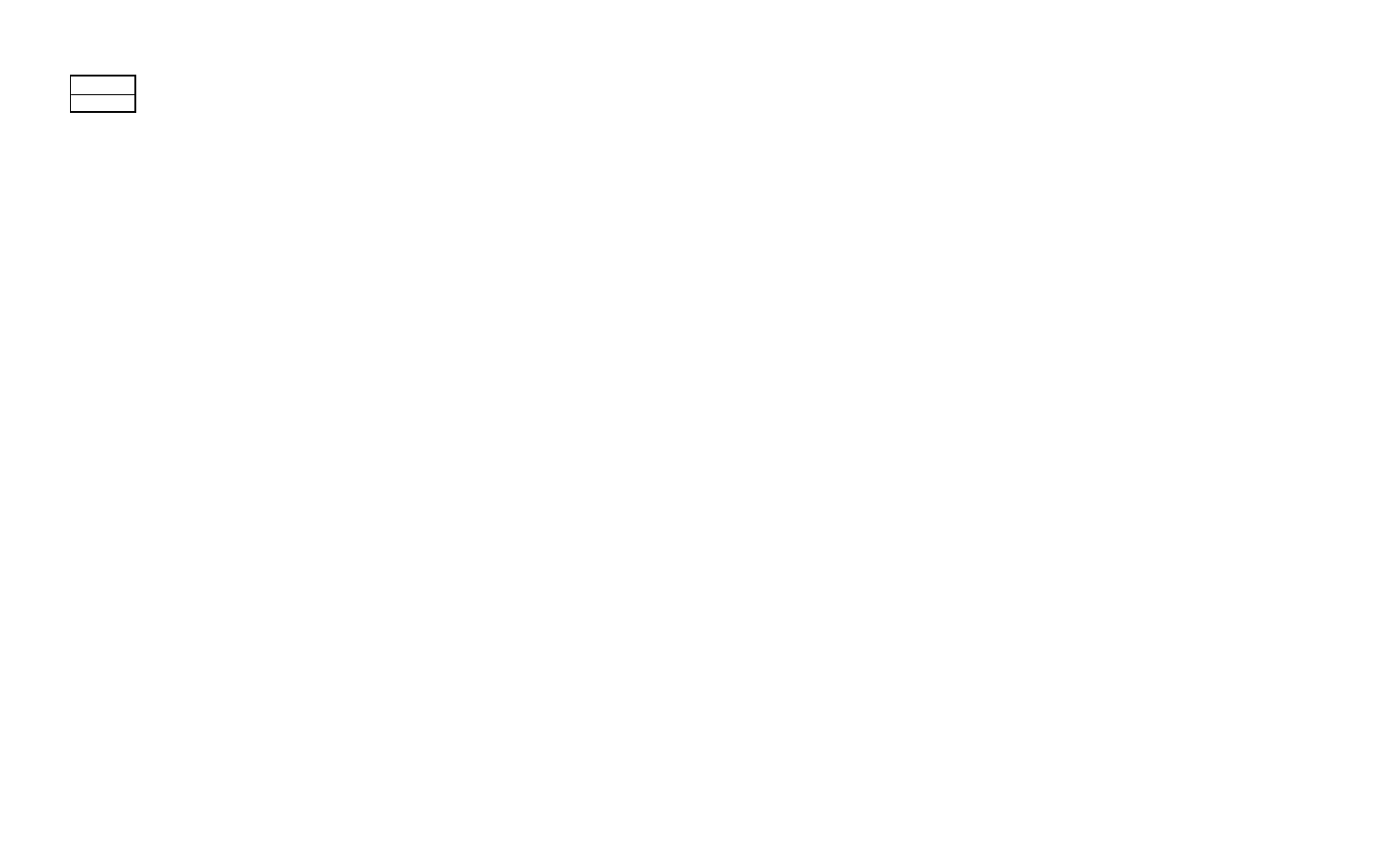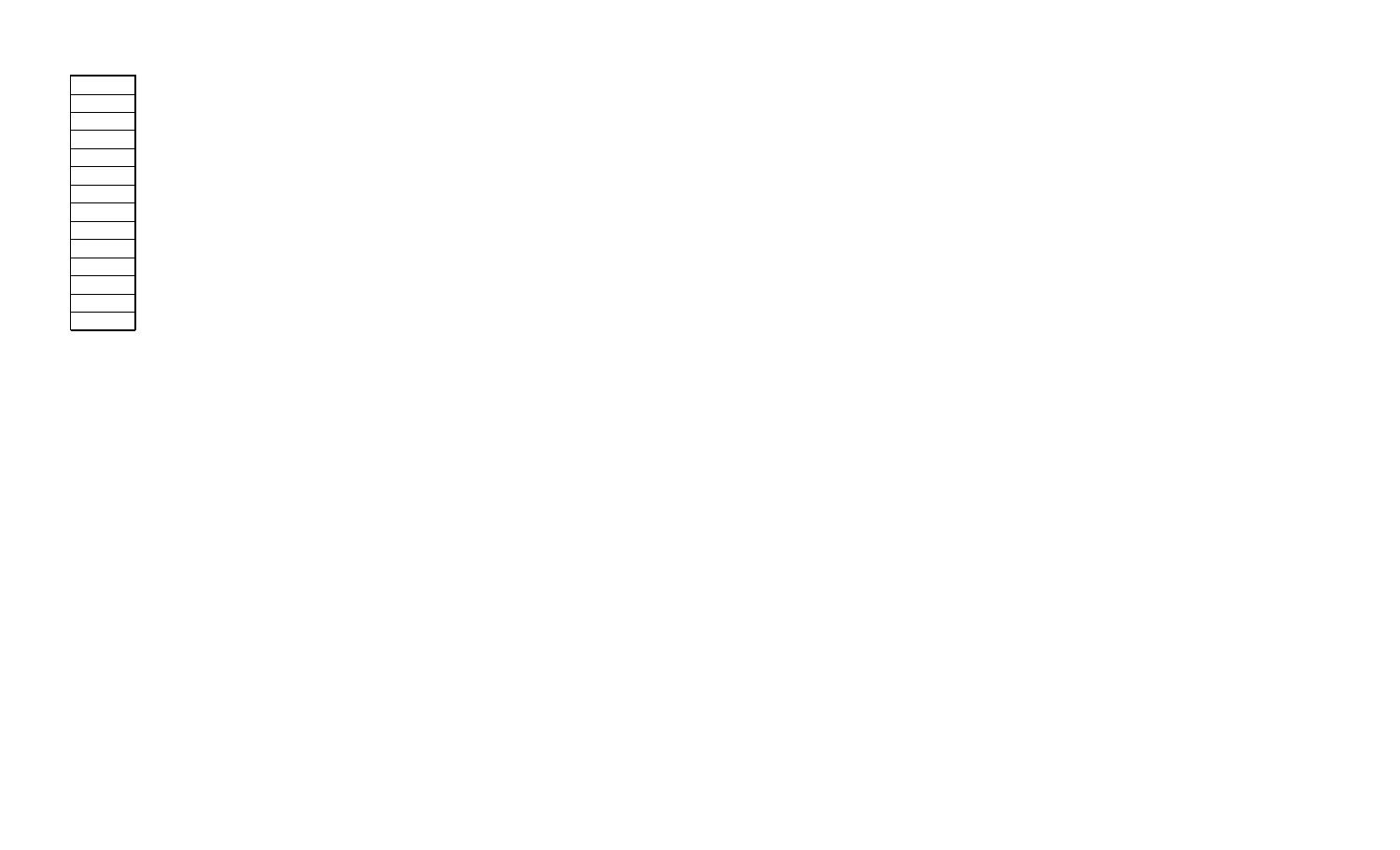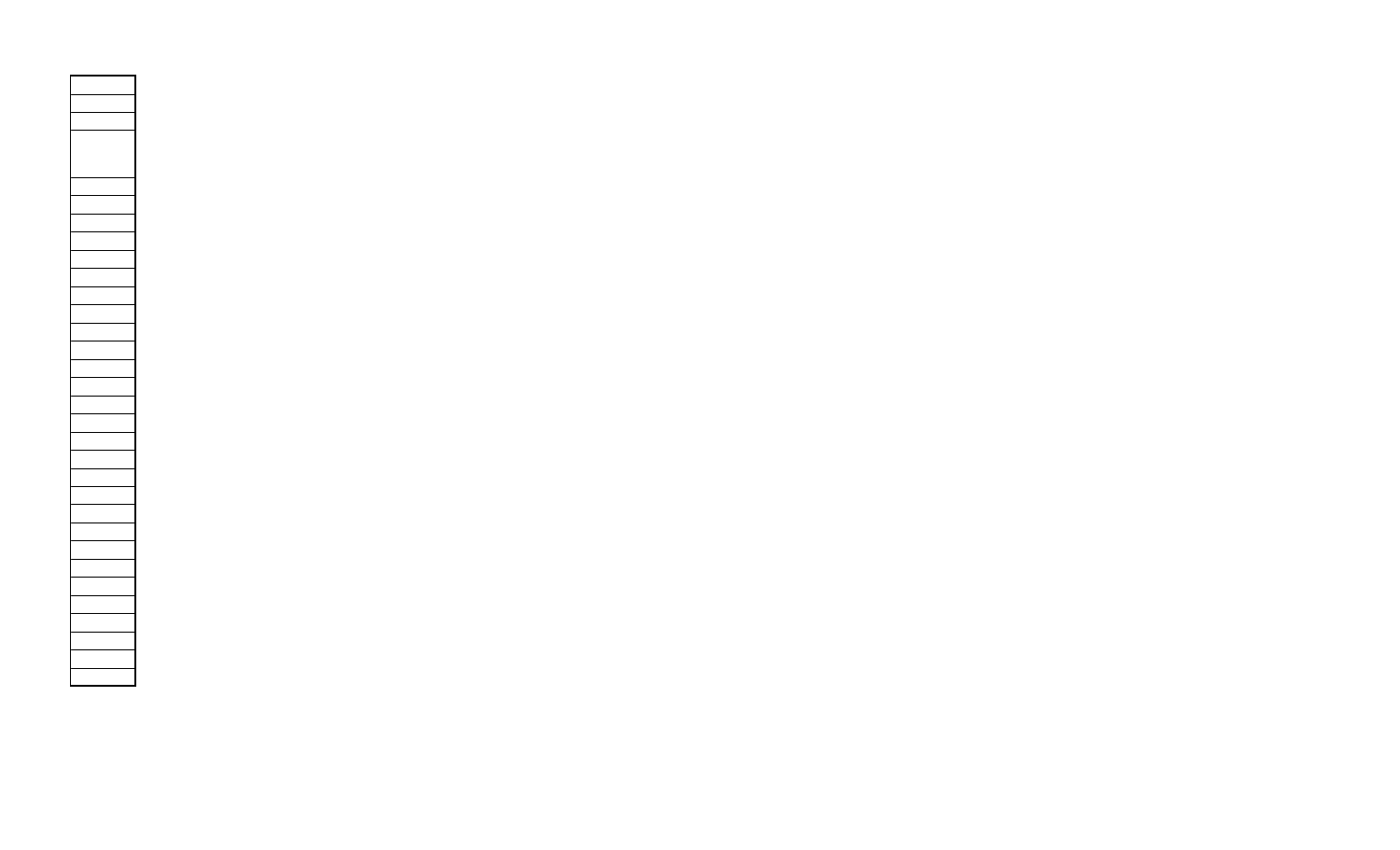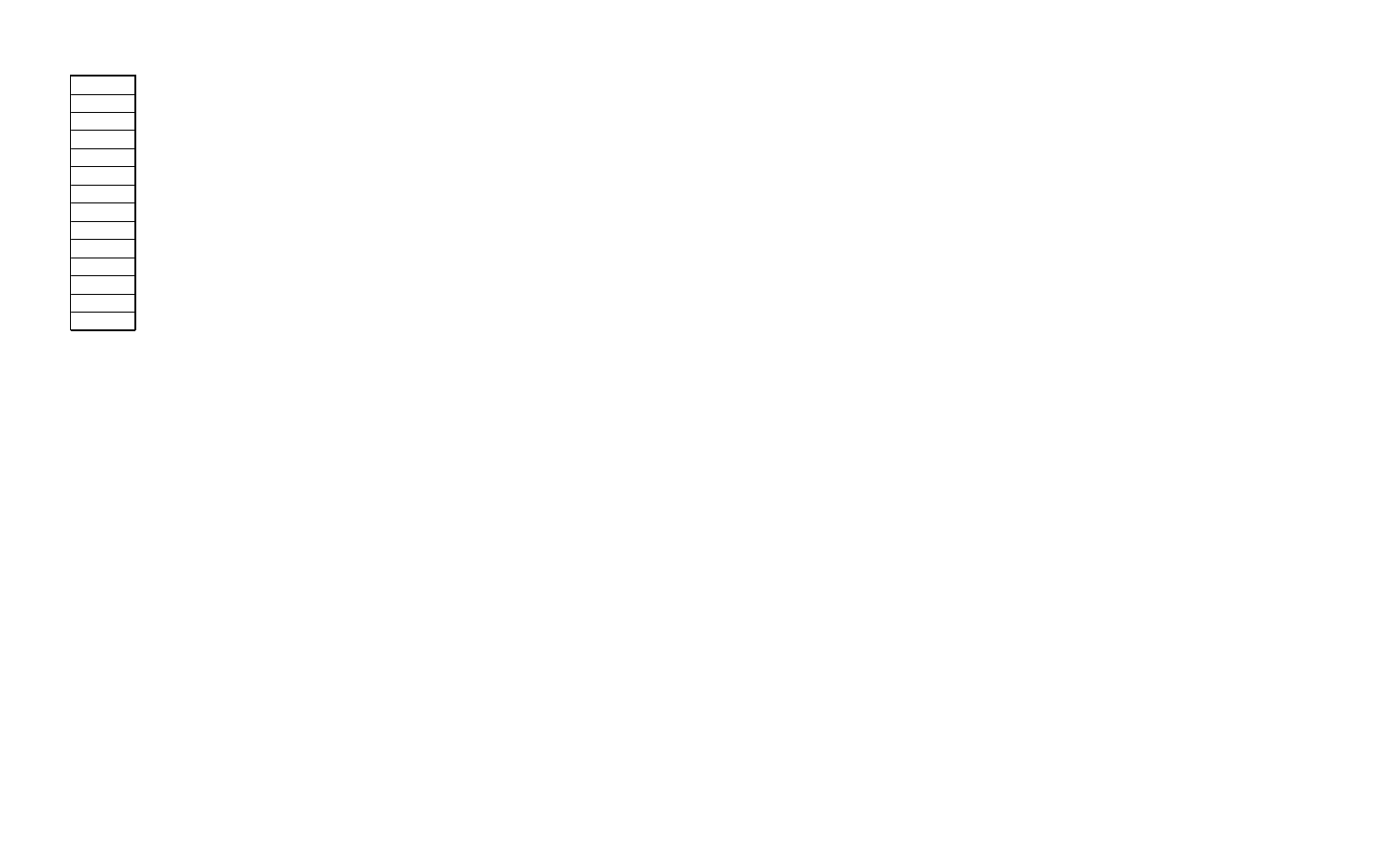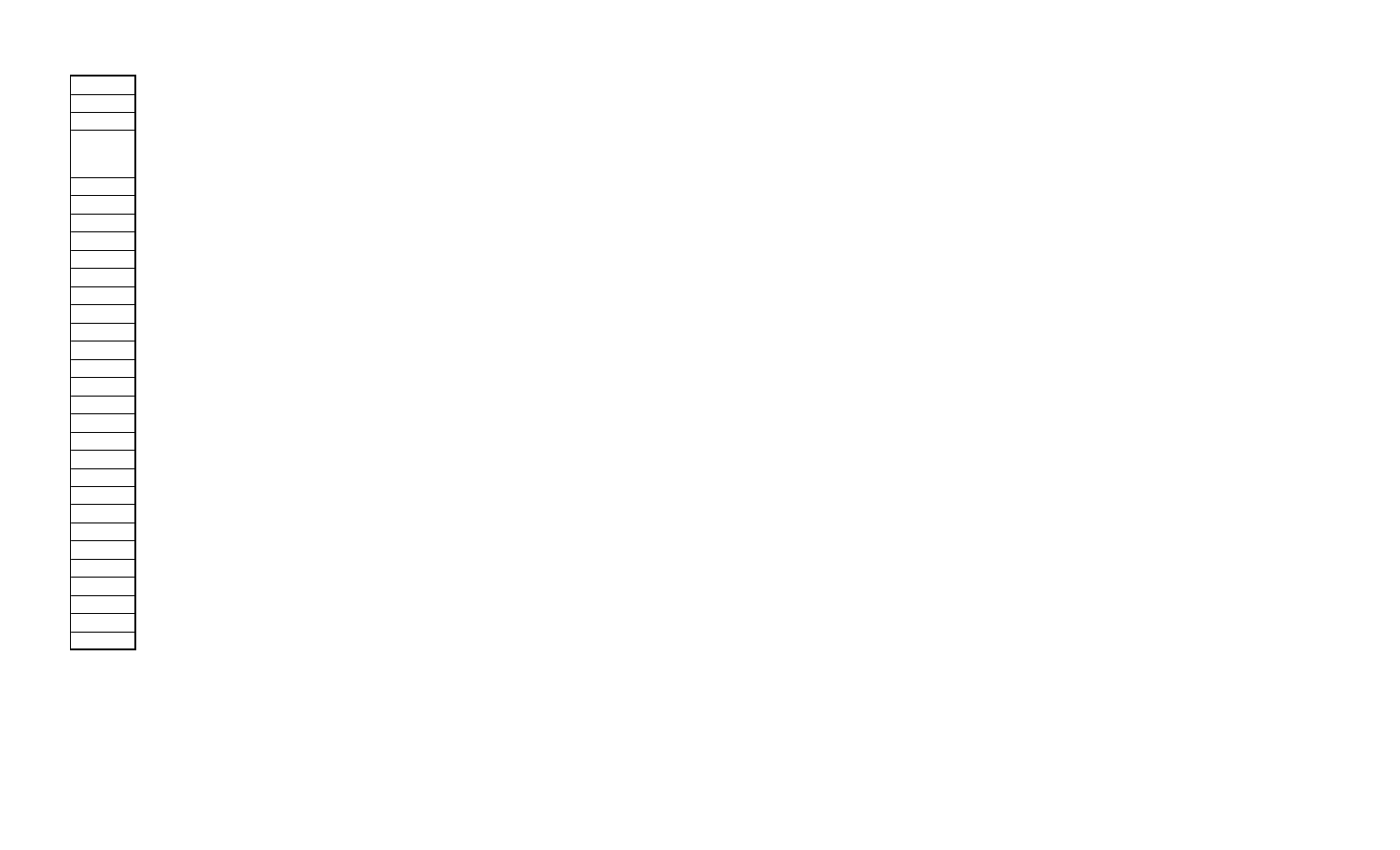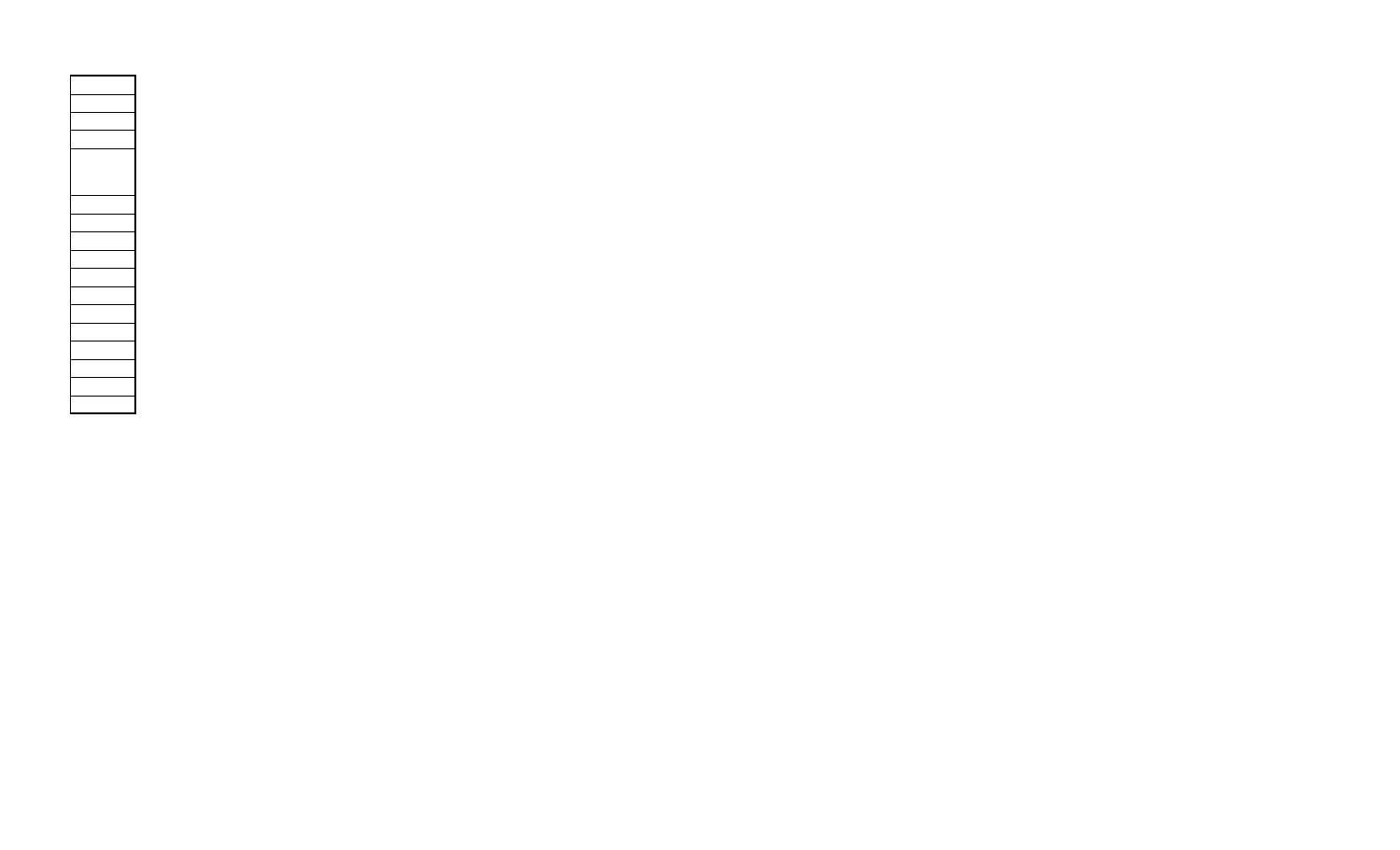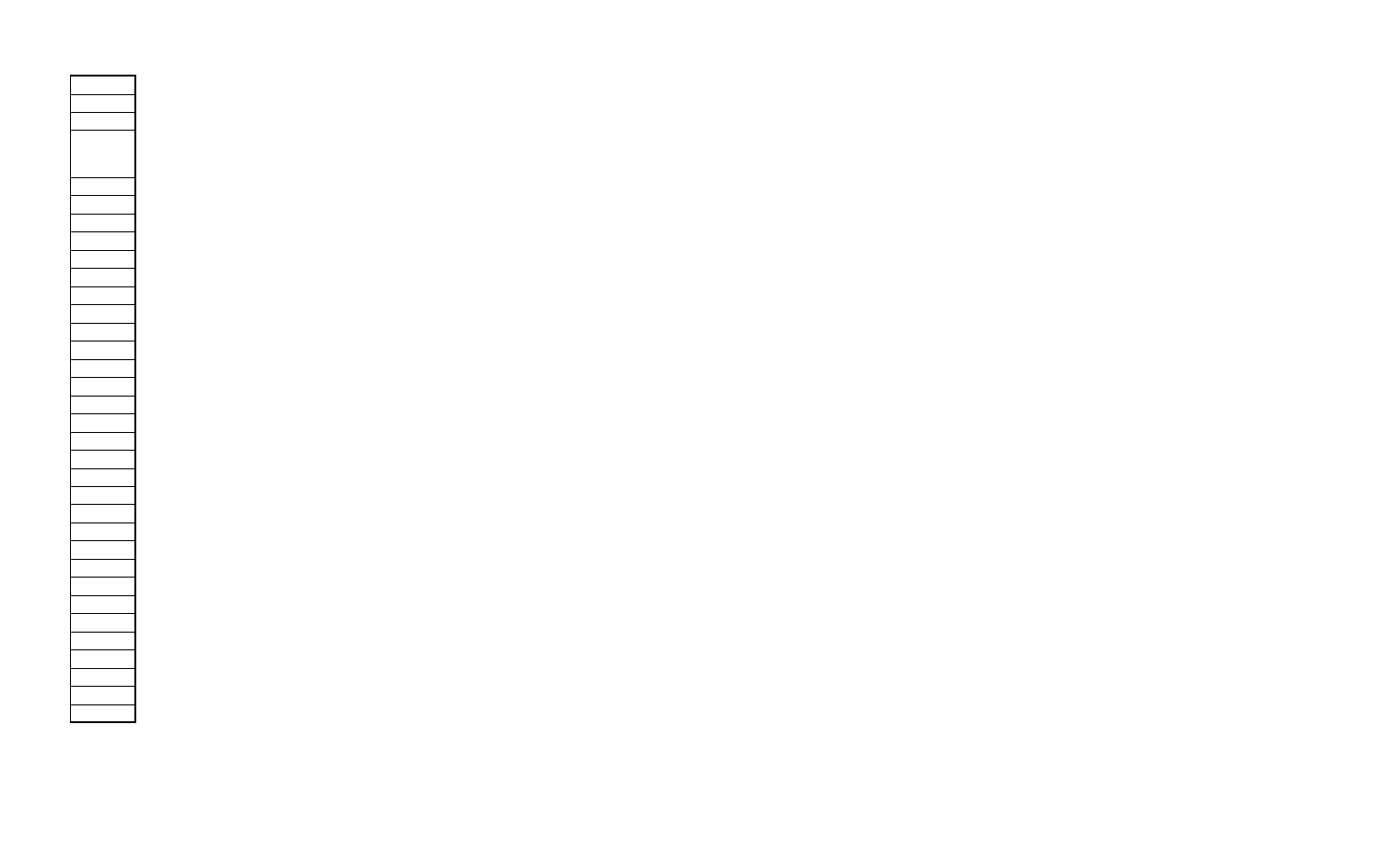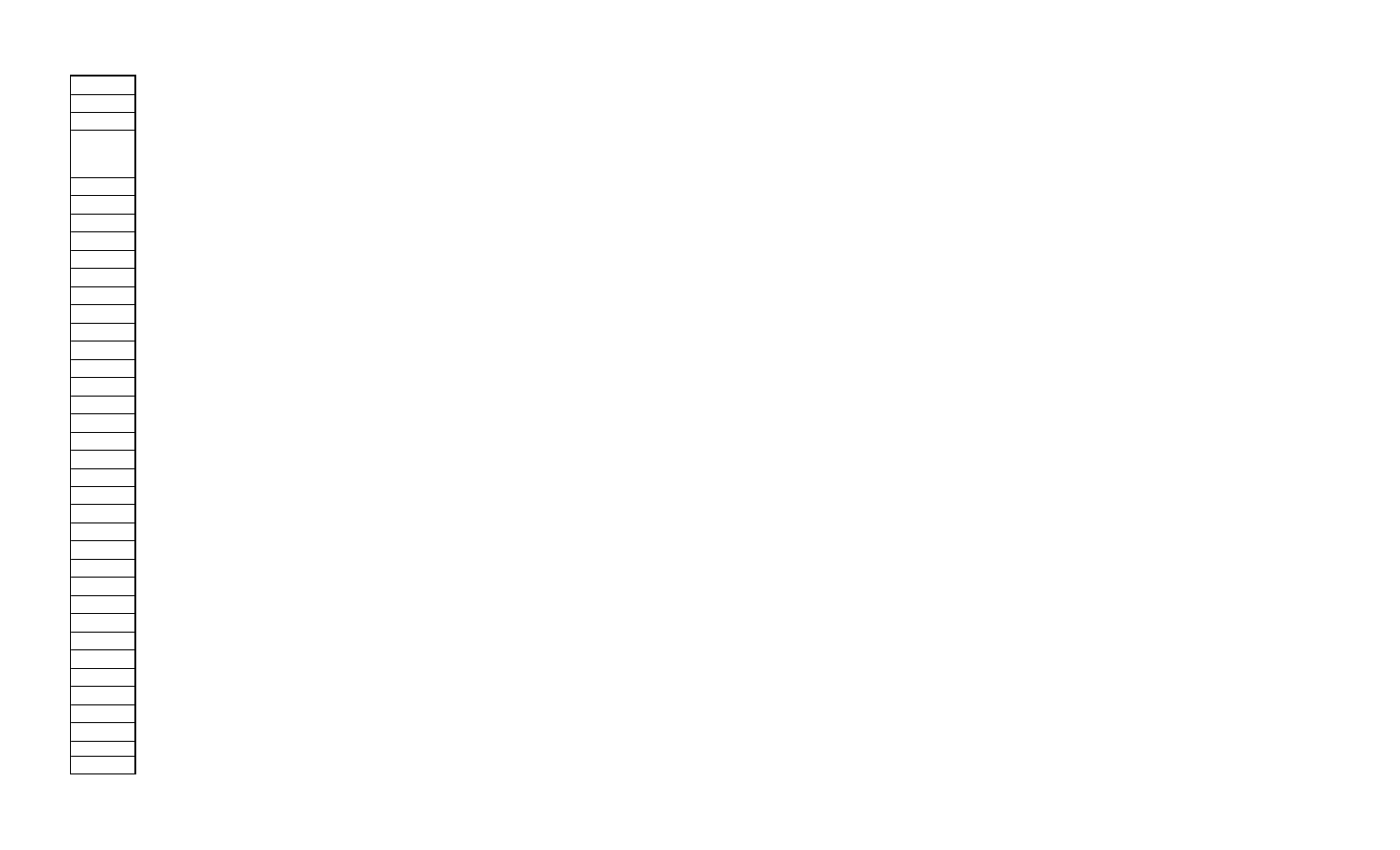